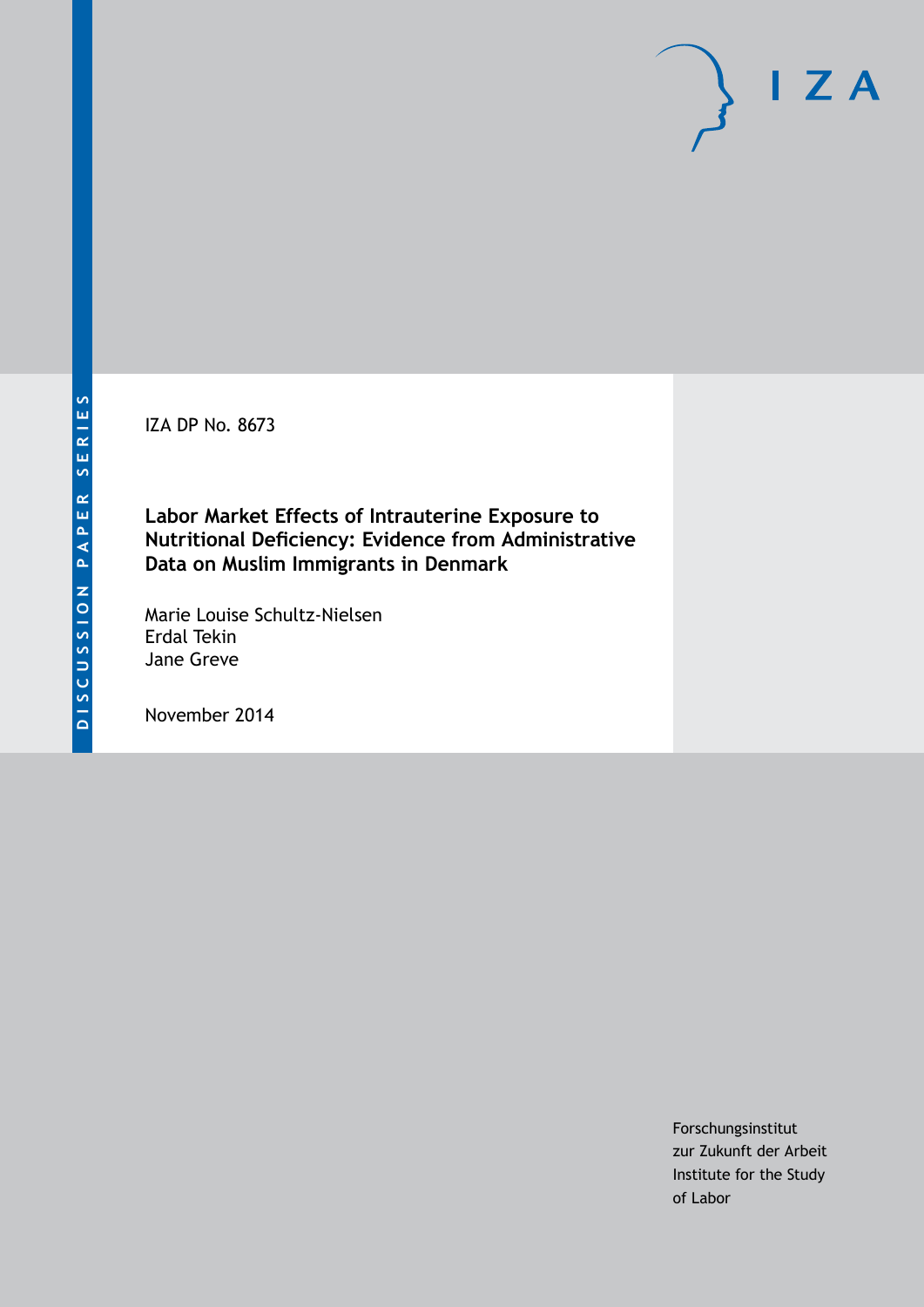# **Labor Market Effects of Intrauterine Exposure to Nutritional Deficiency: Evidence from Administrative Data on Muslim Immigrants in Denmark**

# **Marie Louise Schultz-Nielsen**

*Rockwool Foundation Research Unit and IZA*

# **Erdal Tekin**

*American University, IZA and NBER*

# **Jane Greve**

*Rockwool Foundation Research Unit*

# Discussion Paper No. 8673 November 2014

IZA

P.O. Box 7240 53072 Bonn Germany

Phone: +49-228-3894-0 Fax: +49-228-3894-180 E-mail: [iza@iza.org](mailto:iza@iza.org)

Any opinions expressed here are those of the author(s) and not those of IZA. Research published in this series may include views on policy, but the institute itself takes no institutional policy positions. The IZA research network is committed to the IZA Guiding Principles of Research Integrity.

The Institute for the Study of Labor (IZA) in Bonn is a local and virtual international research center and a place of communication between science, politics and business. IZA is an independent nonprofit organization supported by Deutsche Post Foundation. The center is associated with the University of Bonn and offers a stimulating research environment through its international network, workshops and conferences, data service, project support, research visits and doctoral program. IZA engages in (i) original and internationally competitive research in all fields of labor economics, (ii) development of policy concepts, and (iii) dissemination of research results and concepts to the interested public.

<span id="page-1-0"></span>IZA Discussion Papers often represent preliminary work and are circulated to encourage discussion. Citation of such a paper should account for its provisional character. A revised version may be available directly from the author.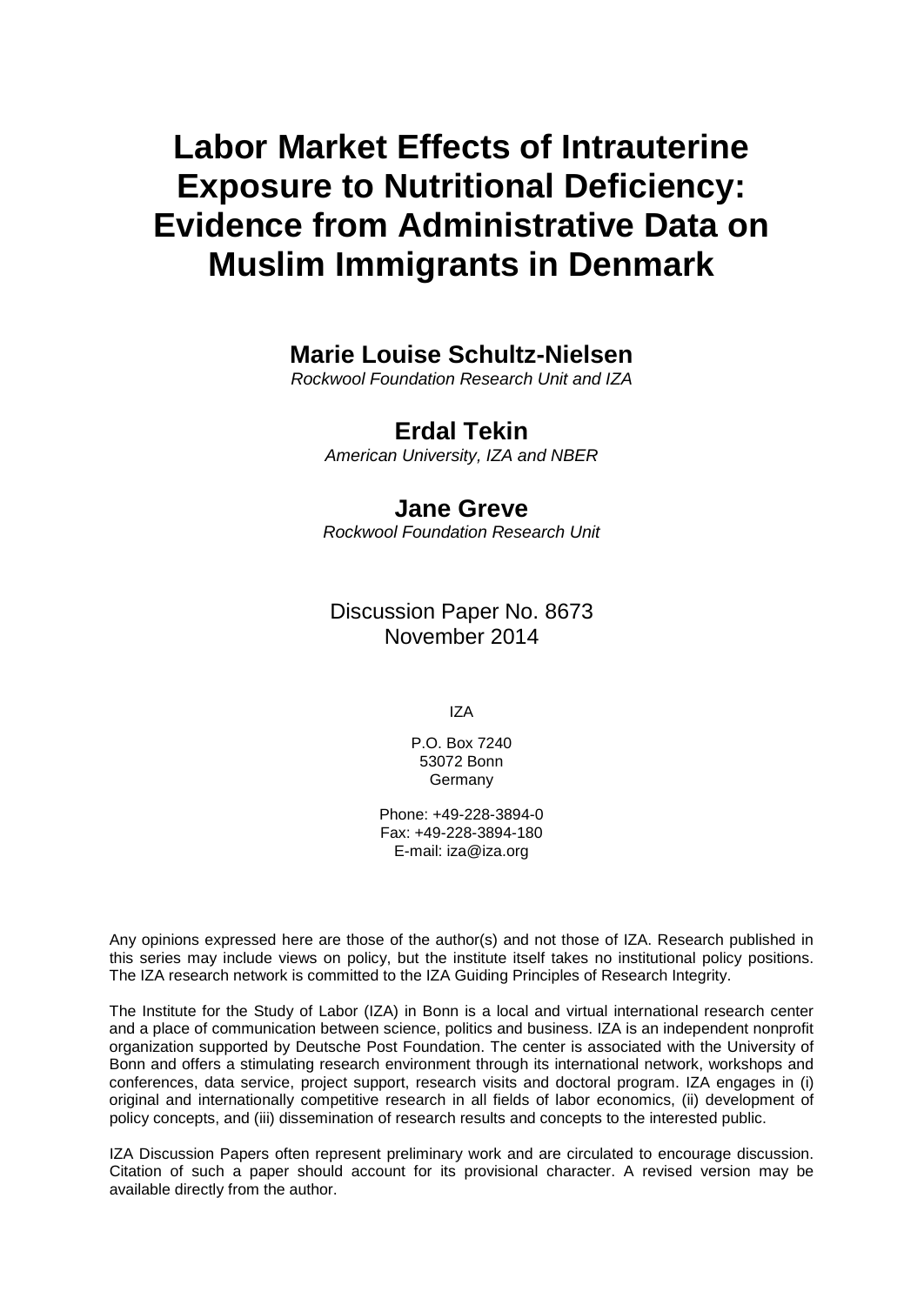IZA Discussion Paper No. 8673 November 2014

# **ABSTRACT**

# **Labor Market Effects of Intrauterine Exposure to Nutritional Deficiency: Evidence from Administrative Data on Muslim Immigrants in Denmark[\\*](#page-1-0)**

This paper examines whether nutritional disruptions experienced during the stage of fetal development impair an individual's labor market productivity later in life. We consider intrauterine exposure to the month of Ramadan as a natural experiment that might cause shocks to the inflow of nutrients essential for fetal development. Specifically, we use administrative data from Denmark to investigate the impact of exposure to Ramadan in utero on labor market outcomes of adult Muslim males, including employment status, annual salary, hourly wage rate, and hours of work. Our findings indicate that potential exposure to nutritional disruptions during a critical stage of fetal development has scarring effects on the fetus expressed as poor labor market outcomes later in life. Specifically, exposure to Ramadan in the  $7<sup>th</sup>$  month of gestation results in a lower likelihood of employment, a lower salary, and reduced labor supply, but not necessarily a lower wage rate. We also document suggestive evidence that these results may partially be driven by increased disability and to a lesser extent by poor educational attainment among those who were exposed to Ramadan during this particular period in utero.

JEL Classification: I1, I12, J1, J13, J22, J24, J3

Keywords: Ramadan, fetal origins, Intrauterine, Denmark, nutrition, wage, labor, Muslim

Corresponding author:

Erdal Tekin School of Public Affairs American University 4400 Massachusetts Avenue NW Washington, DC 20016-8070 USA E-mail: [tekin@american.edu](mailto:tekin@american.edu)

This research is supported by a grant (12-125309) from the Danish Council for Independent Research. We thank Janet Currie, Ezra Susser, Daniel Rees, and the seminar participants at the Rockwool Foundation for comments and suggestions offered. The authors are solely responsible for any views expressed.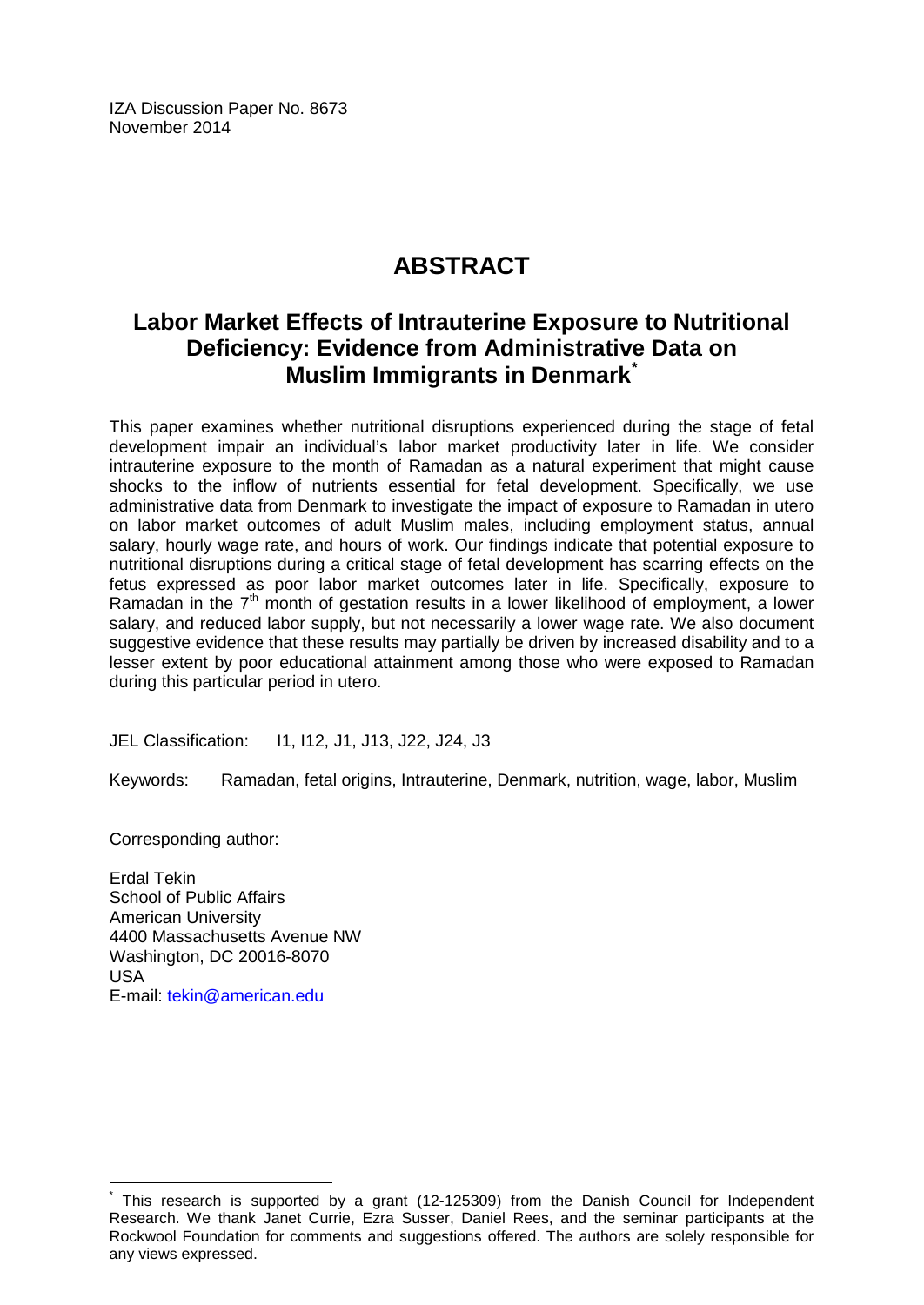### **I. Introduction**

The impact of intrauterine conditions on the well-being of infants at birth and during adulthood has been a focus of major interest in epidemiology since the pioneering study of Stein et al. (1975) on the long-term health consequences of prenatal famine exposure. The proposition that fetal malnutrition could have long-term implications for an individual's health gained a new impulse in the 1990s following a series of studies by David Barker, who argued that many adult chronic diseases have origins in utero (Barker, 1990; 1995; 2002). This argument, which has become known as the "fetal origins hypothesis," posits that adaptations to nutritional insufficiency during the intrauterine growth period may permanently alter the physiology and metabolism of the fetus through a process called fetal reprogramming, which, in turn, may increase the risk of disease in adulthood (Barker, 2002; Godfrey and Barker, 2000, 2001). The implications of the fetal origins hypothesis for health outcomes have been extensively studied in the epidemiological literature (e.g., Susser et al., 1996; Susser and Lin, 1992; Heijmans et al., 2008; Lumey, Stein, and Susser, 2011; Susser and Clair, 2013).

More recently, the fetal origins hypothesis has also attracted the attention of economists. Motivated by the growing evidence establishing a causal relationship between initial endowments and early life investments and future health and human capital accumulation (e.g., Heckman, 2007; Doyle et al., 2009), research by economists has typically considered outcomes such as birthweight, health, test scores and educational attainment, labor market performance, and mortality (Almond, 2006; Almond and Mazumder, 2011; Almond, Mazumder, van Ewijk, 2011; Majid, 2013; van Ewijk, 201l, Mansour and Rees, 2012; Neelsen and Stratmann, 2011; Hernandez-Julian, Mansour, and Peters, in press; Scholte, Van den Berg, and Lindeboom,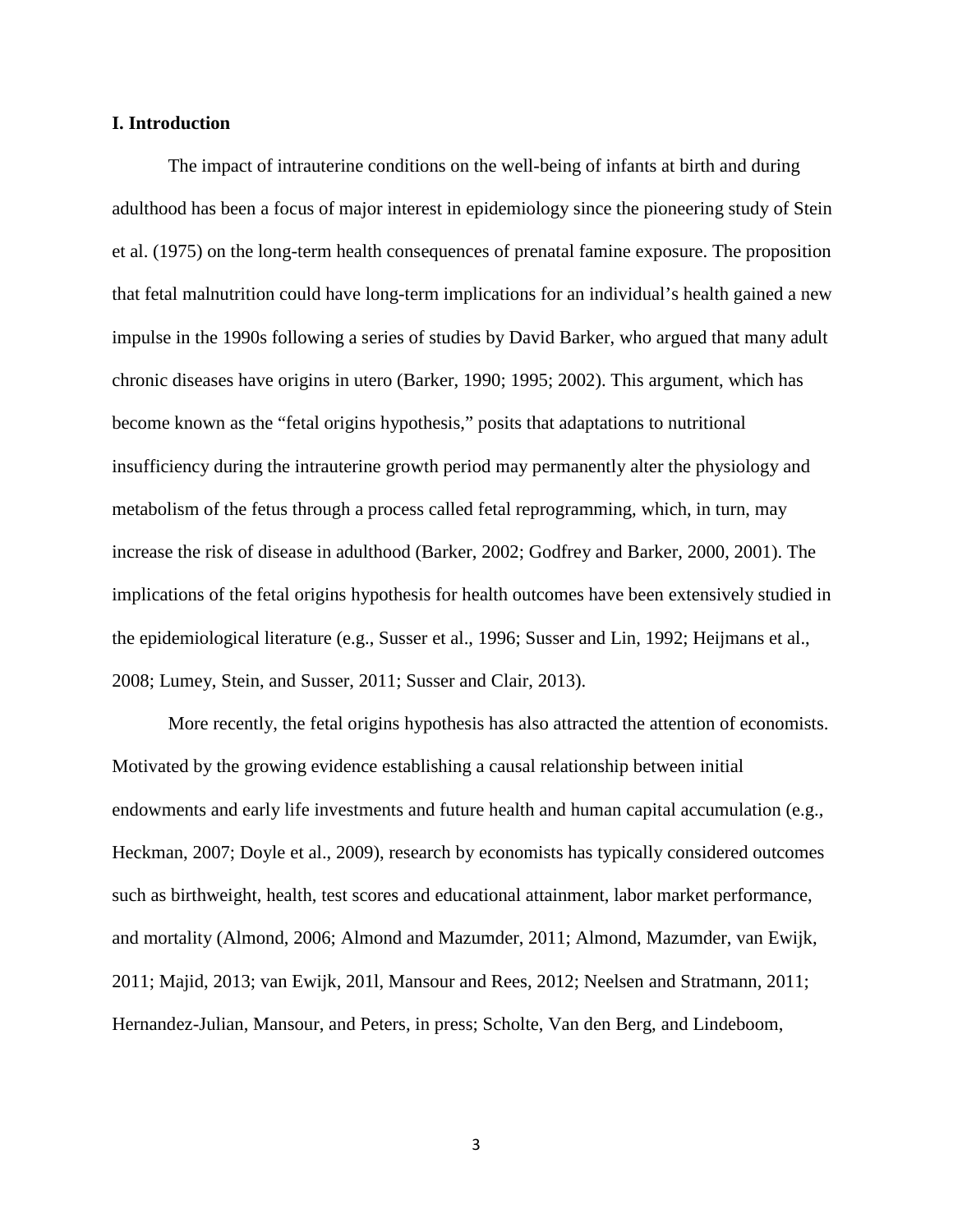$2012$  $2012$  $2012$ .<sup>1</sup> One common thread through much of this research is the use of extreme real life events such as famines, war, and pandemics as the primary sources of variation for identification.<sup>[2](#page-4-0)</sup> One advantage of this approach is that these events typically have well-defined start and end dates. Therefore, the birth cohorts exposed to these extreme events can be identified with relative certainty. But more importantly, these events are considered natural experiments, i.e., they are uncorrelated with other determinants of health, such as income, maternal education, or prenatal care. Therefore, the evidence obtained from these studies has a causal interpretation (Almond and Currie, 2011). However, the disadvantage of using extreme natural events is that they are relatively rare occurrences, especially in the context of societies in developed countries. Therefore, the generalizability of conclusions drawn from these events to milder, but more commonly experienced intrauterine shocks, such as undernourishment and disruptions to nutrients, is complicated (Almond and Currie, 2011). Since extreme natural events are not typically preventable by individual behaviors, evidence from these studies also provides little scope for public policies aimed at inducing behaviors that would mitigate the adverse consequences of extreme natural events (Almond, Mazumder, and van Ewijk, 2011). Additionally, most of the evidence on these extreme natural events either come from less developed countries (e.g., the Bangladeshi famine of 1974, the Chinese famine of 1959-61) or from western societies exposed to these shocks in the distant past (e.g., the Dutch famine of 1944-45, the 1957 avian flu pandemic in Britain, the 1918 influenza pandemic in the United States, the Greek famine of 1941-42). Finally, the majority of the studies on the impact of

<span id="page-4-1"></span><sup>&</sup>lt;sup>1</sup> See Currie (2009) and Almond and Currie (2011) for extensive reviews of the economic literature on the analysis of the fetal origins hypothesis.

<span id="page-4-0"></span> $2 A$  few exceptions include Currie and Schwandt (2013) who show that seasonal influenza is associated with preterm delivery and several studies demonstrating the impact of air pollution on birth outcomes (e.g., Currie and Neidell, 2005; Currie, Neidell, and Schmeider, 2009; Currie and Walker, 2011).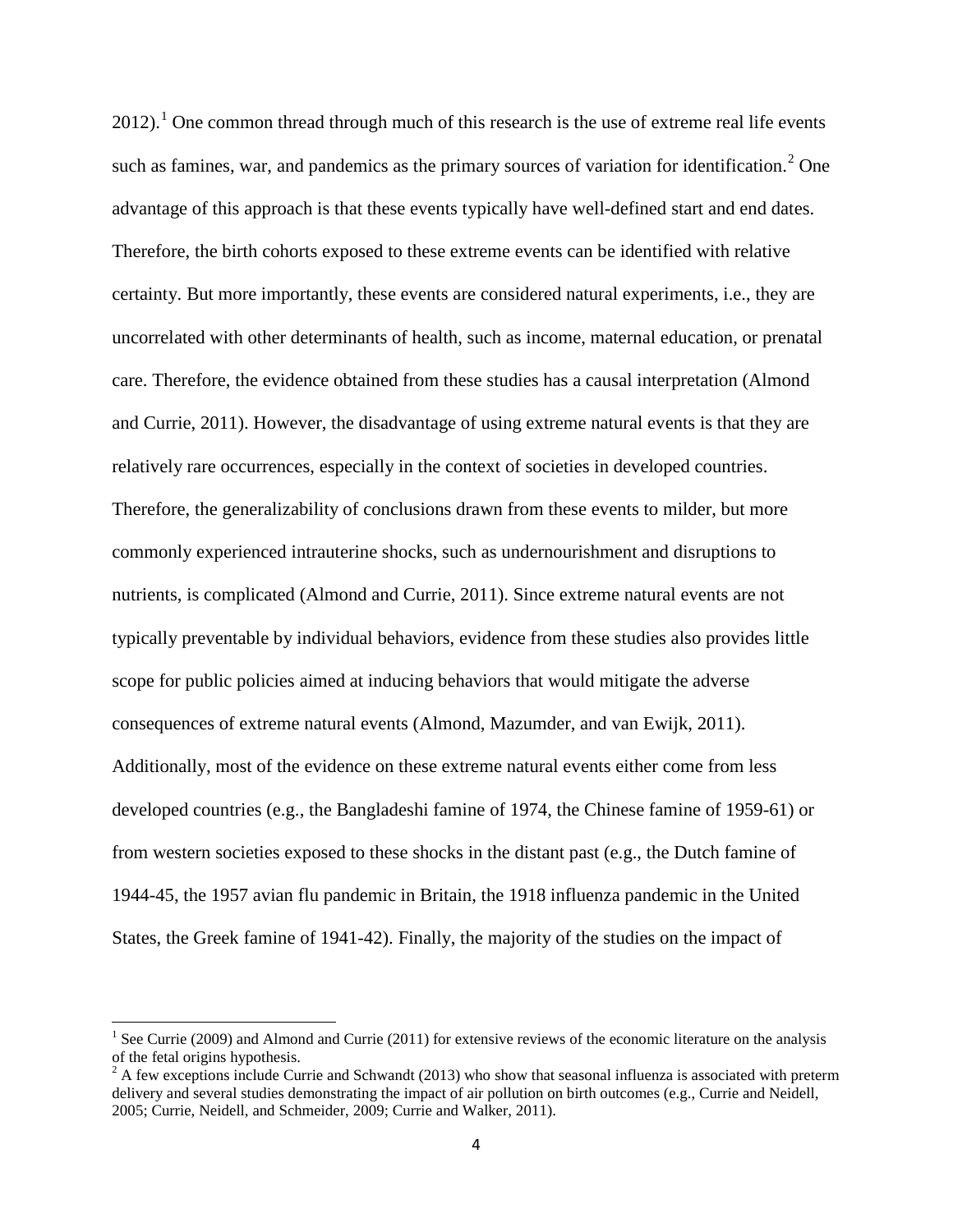impairments in fetal development focuses on birth outcomes, while effects that may manifest themselves at later stages in life, especially in adulthood, are relatively under-researched.<sup>[3](#page-4-1)</sup>

In this paper, we consider the labor market impacts of nutritional disruptions in utero among immigrant Muslim males between 25-54 years of age living in Denmark, exploiting the month of Ramadan as a natural experiment. In particular, we examine whether Muslim men living in Denmark who had been exposed to Ramadan during specific months of gestation differ in their labor market outcomes from Muslim men who had not been exposed to Ramadan in utero. $4$ 

Our analysis considers only men because among Muslims living in Denmark, women have a particularly low and unstable labor market attachment with frequent interruptions.<sup>[5](#page-5-1)</sup> Furthermore, for example, only 43 percent of Muslim women aged 25-54 are employed compared to 57 percent of Muslim men. In contrast, native Danish men and women have employment rates of 86 and 84 percent, respectively. Therefore, not only do native Danes have much higher rates of employment than Muslims, but the gap between men and women is also much narrower. Using data drawn from the administrative records of various Danish registries,

<span id="page-5-2"></span><sup>&</sup>lt;sup>3</sup> Indeed in their discussion of promising avenues for future research, Almond and Currie (2011) highlight that the long-term effects of these experiments have not been fully determined. They thus point to the importance of identifying the long-term effects of relatively less extreme events as an avenue for future research, which could have serious policy implications.

<span id="page-5-0"></span><sup>&</sup>lt;sup>4</sup> While the vast majority of Muslims in Denmark are immigrants or descendant there are only approximately 2,000 Muslim converts among native Danes (Bonke and Schultz-Nielsen, 2013). Thus in the following we use the term "Muslim immigrants" and "Muslims" interchangeably.

<span id="page-5-1"></span><sup>&</sup>lt;sup>5</sup>The roles expected from or assigned to Muslim women in their communities may also be different from those of native Danish women. Accordingly, being employed need not necessarily be interpreted as a positive outcome, but rather be an indication of a poor financial situation. For example, on one hand Muslim women who have poorer health as a result of being exposed to Ramadan in utero may find it difficult to work. On the other hand, these women may also have poorer marriage prospects in terms of spousal income, an effect that may then exert pressure on them to seek jobs, including even low-paying ones.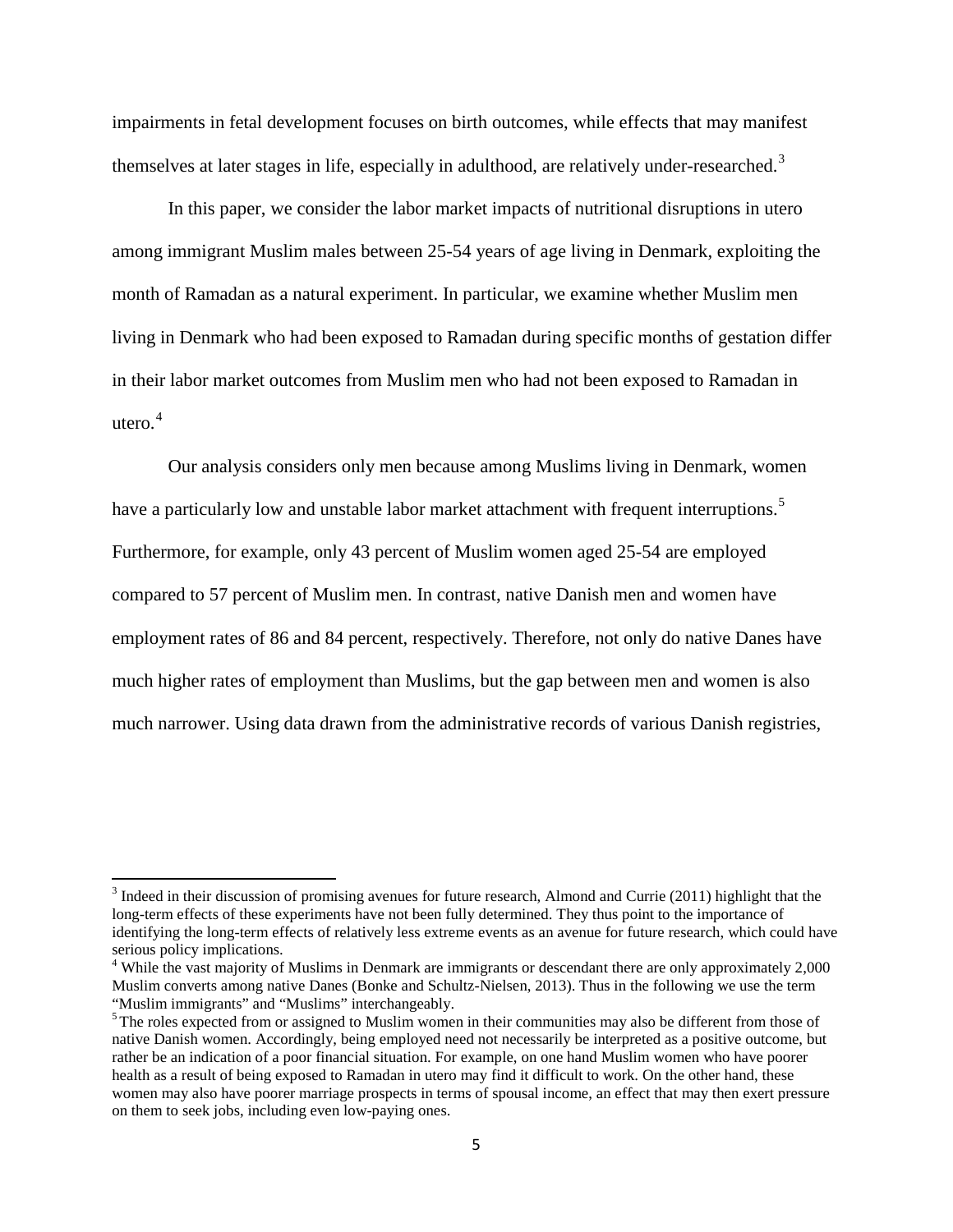we examine a full spectrum of labor market outcomes, including employment status, annual salary, hourly wage rate, and annual hours of work.<sup>[6](#page-5-2)</sup>

Ramadan is the holiest month in Islam, during which healthy Muslims are expected to refrain from eating and drinking between sunrise and sunset. Therefore, any potential changes in dieting behavior among Muslim pregnant women during Ramadan may have significant implications for their offspring. It is important to note that fasting during Ramadan is not unconditionally obligatory. For example, those who are acutely ill, who are travelling, who are menstruating or who are pregnant can postpone the Ramadan fast. However, there is an abundance of anecdotal and survey evidence to suggest that many pregnant women do in fact decide to observe the fast, citing a number of reasons, including local tradition, cultural expectations, and familial pressure (Leiper and Molla, 2003; Almond and Mazumder, 2011).<sup>[7](#page-6-0)</sup>

Our research design represents a natural experiment under the assumption that the timing of Ramadan is exogenous to the timing of pregnancy (Almond and Mazumder, 2011; van Ewijk,

<sup>&</sup>lt;sup>6</sup> We also considered the employment rates of a sample of immigrants to Denmark from predominantly non-Muslim countries. To come up with a control group resembling the group of Muslim immigrants as closely as possible, we eliminated immigrants coming from North American and Northern European countries. The rates of employment for the group of immigrants from non-Muslim countries are 69 percent among men and 62 percent among women. These figures are again considerably higher and also closer to each other than those for the Muslim group, indicating that the group of non-Muslim women differs significantly from the group of Muslim women. Despite these concerns, we estimated our empirical models for the female sample. Confirming our predictions, the results did not produce a systematic picture for the impact of intrauterine exposure to Ramadan on labor market outcomes among Muslim women. There appears to be a  $7<sup>th</sup>$  month effect on their likelihood of employment, but the estimate is not statistically significant at conventional levels. Again, the equivocal effect on employment is not surprising given their low employment rate to begin with. Therefore, outcomes related to compensation are more likely to be a better indicator of labor market performance among Muslim women since they are conditioned on employment. In fact, we obtained more precisely estimated effects around the months of the second and third trimesters for the models of annual salary and wage rate. However, we do not present results for females due to concerns described earlier. The

<span id="page-6-1"></span><span id="page-6-0"></span><sup>&</sup>lt;sup>7</sup> Almond and Mazumder (2011) provides a summary of the anecdotal and survey evidence that suggests that fasting is the norm rather than the exception among pregnant Muslim women. For example, estimates of fasting obtained in countries such as England, Gambia, Iran, Singapore, the United States, and Yemen range from 70 to 90 percent. The prevalence of fasting during pregnancy among Muslim women is unknown. However, anecdotal evidence obtained from pregnant Muslim women in Danish hospitals and provided to us by Dr. Jacob Alexander Lykke of Copenhagen University Hospital Hvidovre suggests that fasting during pregnancy in this population is not uncommon.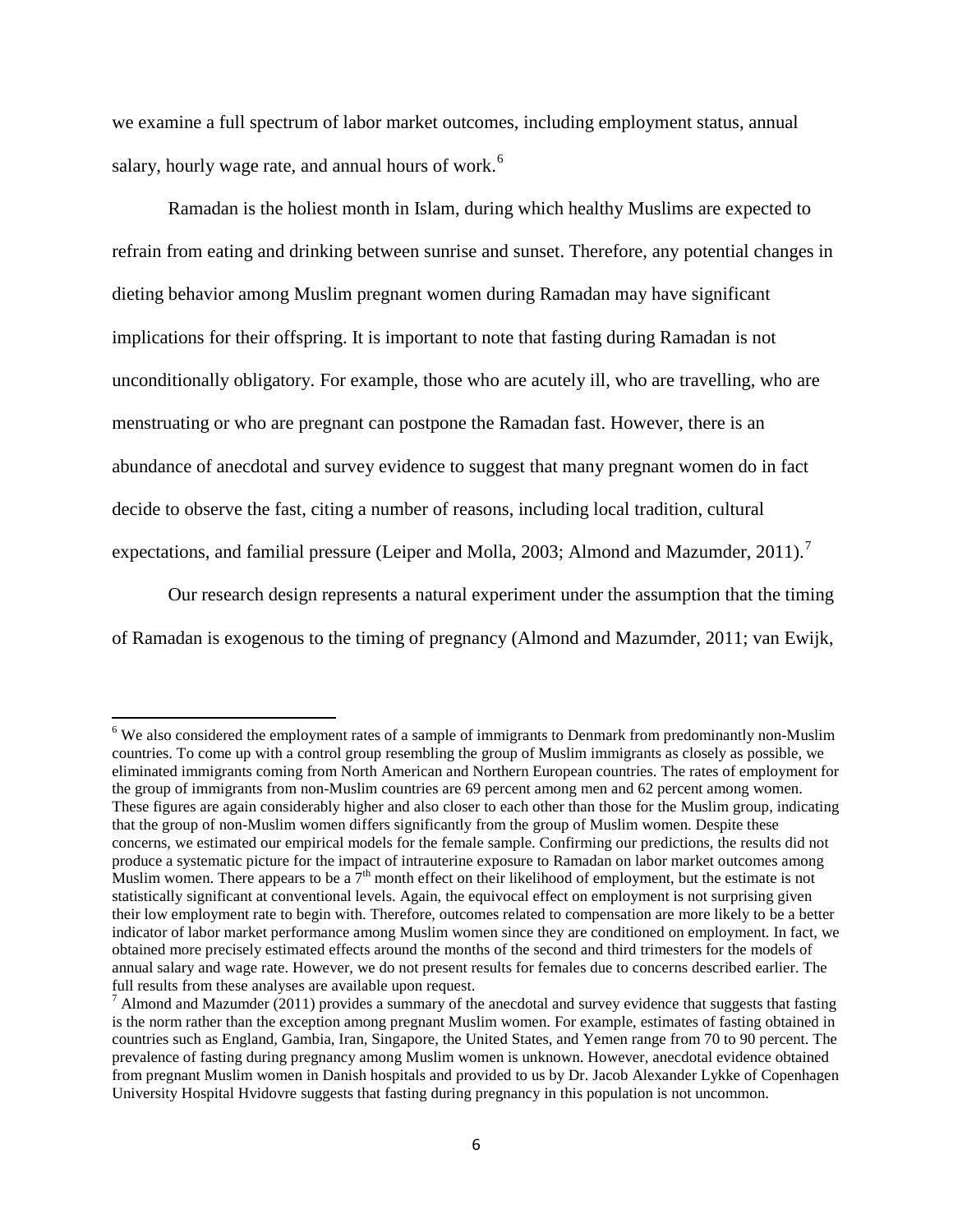$2011$ .<sup>[8](#page-6-1)</sup> It is important to note that Ramadan follows the Islamic Calendar, which is 11 days shorter than the Gregorian calendar. This means that Ramadan's occurrence moves forward 11 days each year. Therefore, with data spanning 30 birth cohorts, one can tease out any selection effect that might be associated with seasonality of birth from the effect of exposure to Ramadan in utero. In robustness analysis, we also make use of data from a sample of non-Muslim immigrants to estimate difference-in-difference models in an attempt to eliminate any remaining unobserved heterogeneity or artifacts of seasonality.

It must be noted that we do not observe fasting behavior in our data. Therefore, our empirical results would represent an intent-to-treat effect (ITT), producing not the impact of actual fasting during Ramadan, but rather the effect of exposure to Ramadan. An advantage of estimating an ITT as opposed to an average treatment effect on the treated (ATT) is that an ITT allows us to avoid the difficulty of addressing the endogeneity of the decision to fast. By estimating an ITT, we implicitly assume that Muslim mothers who fasted during pregnancy are different from those who did not in both observable and unobservable ways (Almond and Currie, 2011). To the extent that some pregnant Muslim women fast during Ramadan and some do not, the estimates obtained in our study constitute a lower (or conservative) boundary for the true effect of fasting.<sup>[9](#page-7-0)</sup>

In addition to constituting a fresh contribution to the broad literature on the analysis of the fetal origins hypothesis, our paper also extends the body of evidence available from existing Ramadan studies in a number of unique dimensions. First, this is the first study to focus on long

<span id="page-7-1"></span><sup>&</sup>lt;sup>8</sup> Previous studies have found no evidence that pre-determined maternal and paternal characteristics are systematically related to the timing of conception relative to Ramadan (Almond and Mazumder, 2011; Almond, Mazumder, and van Ewijk, 2011; van Ewijk, 2011).

<span id="page-7-0"></span> $9$  Note that if we had information about the exact proportion of Muslim women who fast during Ramadan, the true effect could be obtained by multiplying our estimates with the inverse of the rate of fasting women (Almond, Mazumder, van Ewijk, 2011).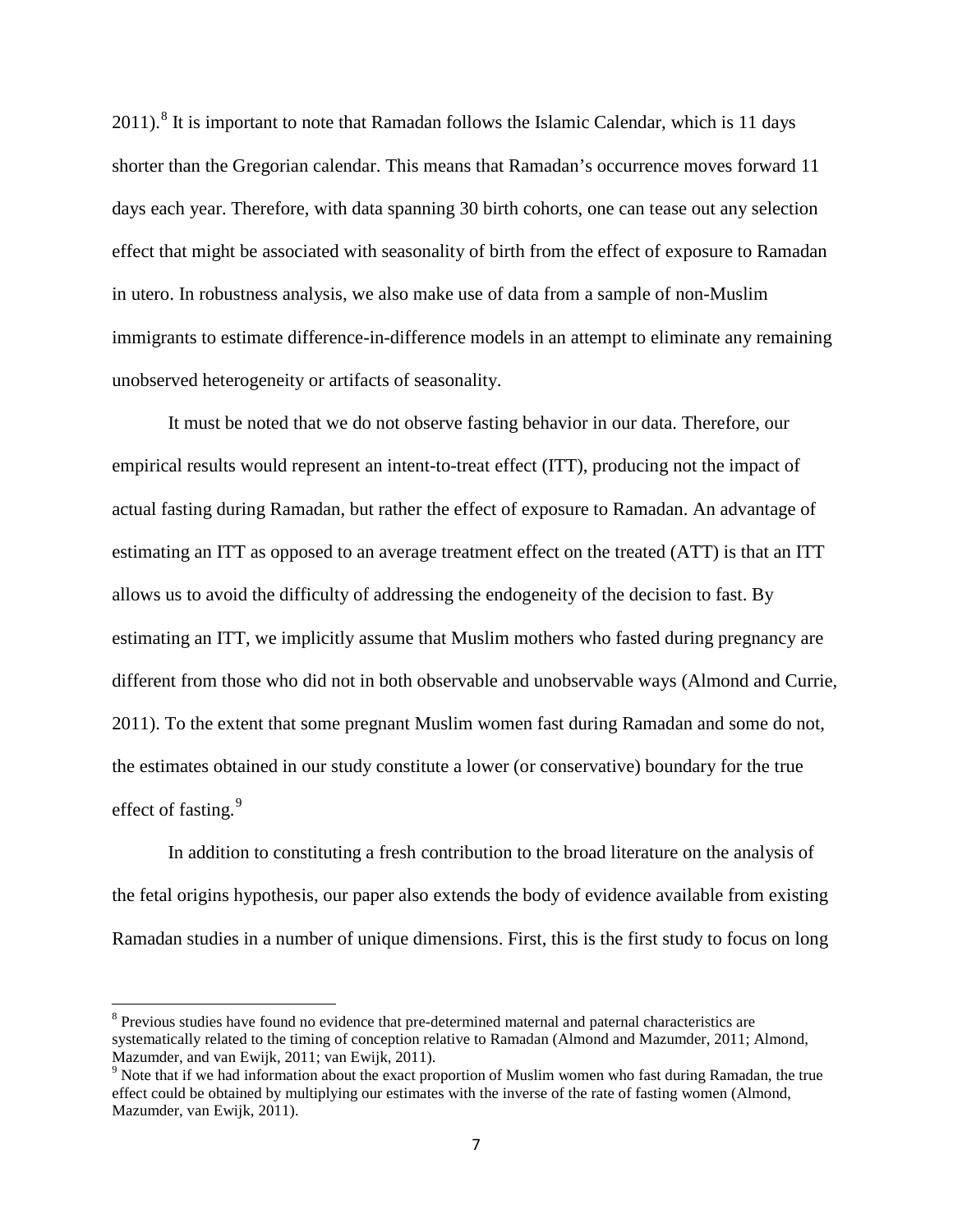term effects of Ramadan exposure in the setting of a developed country. The only other evidence of Ramadan exposure in utero on labor market outcomes stems from analyses of Census data from Iraq, Uganda (Almond and Mazumder, 2011), and survey data from Indonesia (Majid, 2013). However, there are significant differences between Denmark and these countries in the nature of labor market conditions. For example, a significant fraction of the labor force is employed in the agricultural sector in those countries. According to data from the World Bank, the share of total employment in agriculture is 30 percent in Iraq, 36 percent in Indonesia, and 66 percent in Uganda in comparison to only three percent in Denmark.<sup>[10](#page-7-1)</sup> Furthermore, these countries are likely to have a much larger proportion of their labor force in self-employment than Denmark.<sup>[11](#page-8-0)</sup> Second, this is the first study to use individual administrative records as measures of labor market outcomes. This is an important novelty over the previous Ramadan studies, which were based on cohort analyses using either survey or Census data. Administrative data have clear advantages over other types of data in terms of both accuracy and coverage. Third, we are also able to analyze a wide range of labor market outcomes, including measures of labor supply both at the intensive and extensive margins as well as compensation.

We wish to stress that the implications of our analysis are not solely relevant for Muslim communities, but extend to a much broader audience. This is because susceptibility to milder forms of nutritional disruptions is frequently experienced in many populations across the western world. Our analysis is particularly policy-relevant for women living in developed countries,

<span id="page-8-1"></span><span id="page-8-0"></span><sup>&</sup>lt;sup>10</sup> See <u>http://data.worldbank.org/indicator/SL.AGR.EMPL.ZS</u>.<br><sup>11</sup> In fact, being an "employee" may be indicative of an inferior socio-economic status when compared to being selfemployed or being a landowner. To support this point, Almond and Mazumder (2011) show that among Iraqi males, homeowners are less likely to be employed than non-homeowners, which they argue as evidence of a negative relationship between employment status and economic status. These differences may be the source of inconsistent results on their employment results obtained in their paper.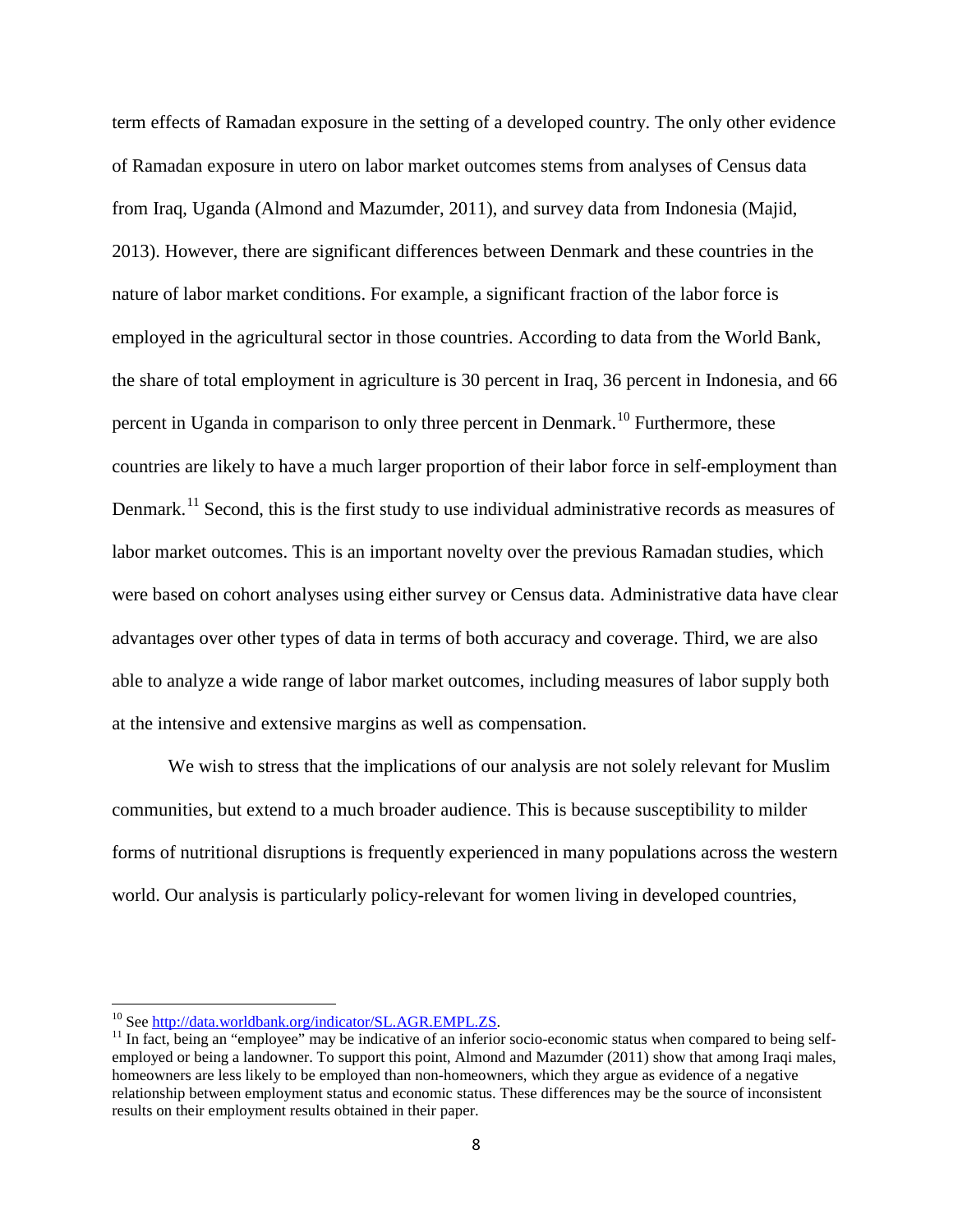where meal-skipping, dieting (especially prior to pregnancy recognition), and morning sickness are common phenomena (Currie, 2011; Almond and Mazumder, 2011).<sup>[12](#page-8-1)</sup>

# **II. Background**

The potential mechanisms through which nutritional disruptions to the intrauterine environment can influence health at birth and in the long term are extensively debated in the medical literature although a consensus does not appear to exist.<sup>[13](#page-9-0)</sup> One explanation that is particularly relevant in the context of Ramadan fasting refers to a series of metabolic changes in the intrauterine environment called "accelerated starvation" that are caused by fasting. It is argued that accelerated starvation may be responsible for elevated levels of ketones and reductions in glucose (Metzger, 1982; Prentice et al., 1983), which have been linked to poor birth outcomes (Hunter and Sadler, 1987, Moore et al, 1989; Rizzo et al., 1991; Gluckman and Hanson, 2005; ter Braak et al., 2002; Scholl et al., 2001).<sup>[14](#page-9-1)</sup>

Another hypothesis offered for the long-term effects of nutritional disruptions in utero is fetal origins. As mentioned earlier, poor environmental conditions in utero can lead to poor health in the long term through a process called fetal reprogramming. Interestingly, this theory suggests that the fetus may have the ability to adapt to changes in the intrauterine environment by reprogramming itself, which may be beneficial for survival in the short term, but raises the risk of disease in the long term. For reasons that are not yet completely understood, the effects appear to be influenced by the stage of fetal development during which the exposure occurs. In a

 $12$  Aside from generalizability, there are close to two billion Muslims in the world and millions of pregnant Muslim women fast each year.

<span id="page-9-2"></span><span id="page-9-0"></span><sup>&</sup>lt;sup>13</sup> Excellent summaries of these mechanisms in the economics literature can be found in Almond and Mazumder (2011), Almond, Mazumder, and van Ewijk (2011), van Ewijk (2011), and Majid (2013).<br><sup>14</sup> See Almond and Mazumder (2011) for a detailed discussion of the literature linking these metabolic changes to

<span id="page-9-1"></span>the physical and cognitive health of the offspring.  $\Box$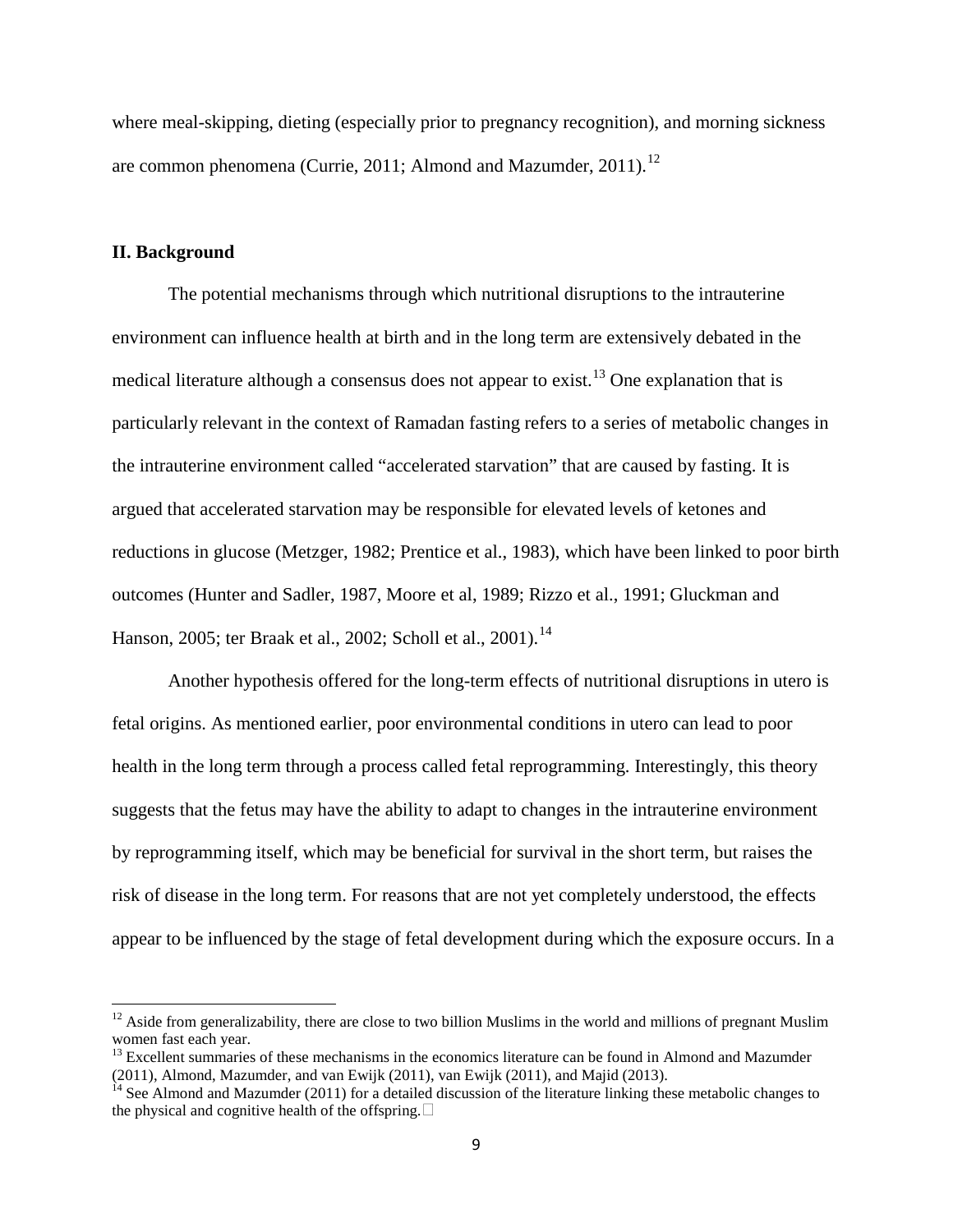review of findings on the effects of exposure to the Dutch famine during pregnancy on infant characteristics and health of the adult offspring, Painter et al. (2005) conclude that there are significant adverse health effects, which vary according to the timing of the exposure to famine. For example, exposure in early pregnancy appears to be associated with coronary heart disease, obesity, raised lipids, altered clotting, and increased obesity, while exposure in mid and late pregnancy is associated with obstructive airways disease and impaired glucose tolerance, respectively. In addition to effects on physical health, studies have also documented ill effects of exposure to the Dutch famine on mental health of the adult offspring, which also vary by the timing of the exposure (Susser and Lin, 1992; Hoek, Brown, and Susser, 1998; Susser et al., 1996; Hulshoff et al., 2000; Brown et al., 2000a). The evidence suggests that exposure to famine in late pregnancy is associated with elevated risk of major depressive disorder, especially among males (Brown et al., 1995; Brown et al., 2000b). With regard to infant characteristics, studies found that exposure to famine in both mid and late pregnancy is associated with lower birth weight and length, smaller head circumference and ponderal index compared to non-exposure (Stein, Ravelli, and Lumey, 1995; Stein et al., 2004).

The above discussion also serves as a motivational background for our analysis of the impact of intrauterine exposure to nutritional disruptions on labor market outcomes. The insights for this motivation can also be gained by a simple formal model first developed by Heckman (2007), but later adapted by Almond and Currie (2011) to suit to the conceptualization of the fetal origins hypothesis. This model clearly outlines the link between prenatal conditions and both health and human capital formation throughout the course of life. One basic proposition that flows logically from the model is that if there are indeed significant health impacts associated with exposure to nutritional disruptions in utero, these effects might also extend to outcomes in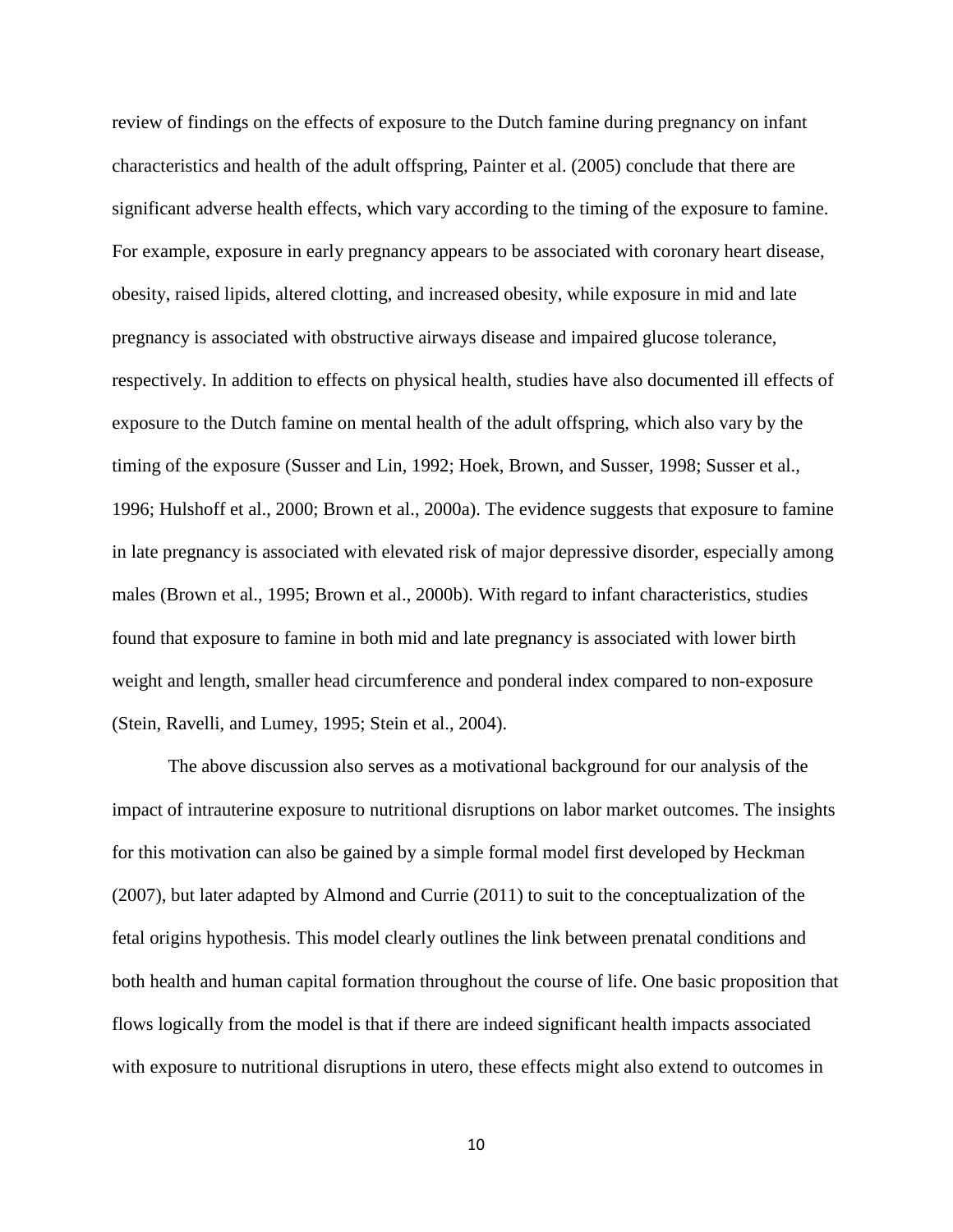other domains such as the labor market. This proposition is consistent with the sizeable and compelling literature demonstrating that fetal health and early life conditions have profound effects on adult well-being through influencing human capital formation and adult health (Cunha and Heckman, 2007; Deaton, 2002 Currie, 2009; Cunha, Heckman, and Schennach, 2010). This literature furthermore suggests that the effects of fetal conditions might be larger than those of postnatal conditions (Almond and Currie, 2011).

Previous studies of Ramadan exposure conducted outside the field of economics have usually taken the approach of comparing the outcomes of Muslims whose mothers report having fasted during pregnancy to the outcomes of children of either other Muslim women who do not report having fasted or of non-Muslim women (e.g., Cross et al., 1990; Malhotra et al., 1989; Azizi et al., 2004). The evidence from these studies is primarily correlational because women who fast during pregnancy are likely to be different from those who do not in ways that are correlated with the outcomes analyzed (Almond and Mazumder, 2011; Majid, 2013).

Our study is in the same vein as a recent wave of research conducted by economists, who have considered the month of Ramadan as a natural experiment in their attempt to estimate the impact of intrauterine exposure to malnutrition on birth and later life outcomes. The pioneering study in this literature is Almond and Mazumder (2011). Using data on births to Arab parents in Michigan, USA, these authors find that exposure to Ramadan is associated with reduced birth weight and a decrease in the number of male births. They also find large effects on the probability of disability among adults, using census data in Iraq and Uganda. Finally, the investigation in Almond and Mazumder (2011) into non-health outcomes, including employment, home ownership, and literacy produces typically smaller and somewhat inconsistent results.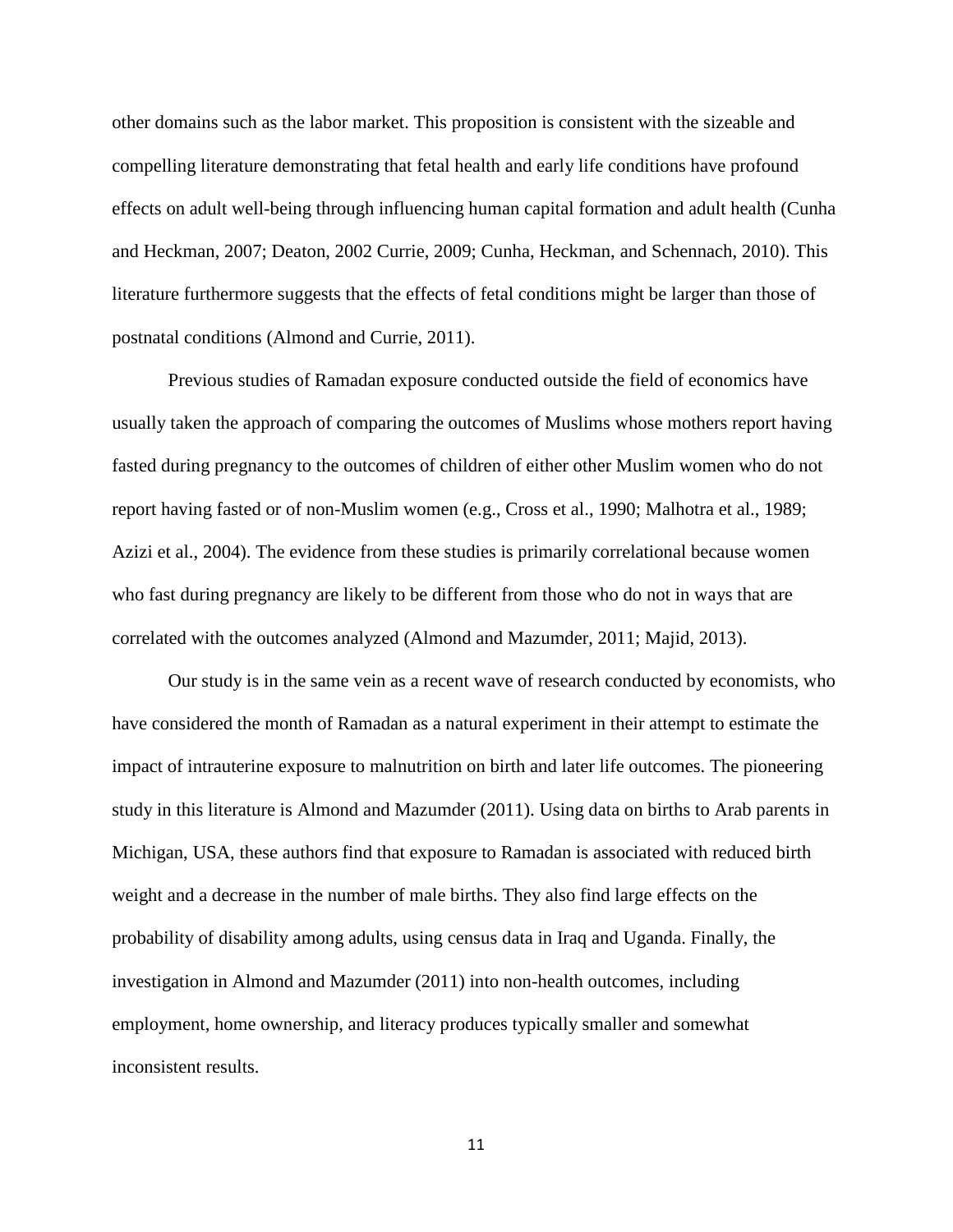Another non-health outcome considered in the literature of Ramadan studies is education. Using data from Britain, Almond, Mazumder, and van Ewijk (2011) show that test scores are lower among Pakistani and Bangladeshi students who were exposed to Ramadan in utero than among those with no in utero exposure. Since the authors had data on only ten cohorts, they had to utilize a difference-in-difference strategy to eliminate the likely seasonality effects for educational outcomes. In doing so, they constructed a control group of students from the Caribbean.

Aside from these two papers, the only other evidence on the impact of Ramadan exposure in utero comes from two separate studies, both of which use data from the Indonesian Family Life Survey. In the first one, van Ewijk (2011) shows that Indonesian Muslims who were prenatally exposed to the month of Ramadan are more likely to have poorer general health and to develop symptoms of coronary heart disease and type 2 diabetes than their counterparts who were not prenatally exposed to Ramadan. In the second study, Majid (2013) uses survey data from Indonesia to show that adults who were exposed to the month of Ramadan in utero are more likely to be self-employed and work fewer hours than those who were not. It is not clear whether results from a predominantly Muslim country like Indonesia, where over 60 percent of all employees live in rural areas, can be generalized to Muslims living in a high income Western country like Denmark. Furthermore, the evidence in that paper is based on survey data with self-reported measures on outcome variables.<sup>[15](#page-9-2)</sup> Our paper thus represents a unique contribution to this growing literature by focusing on a broad range of labor market outcomes and using administrative data from immigrants settled in a western society.

<span id="page-12-0"></span><sup>&</sup>lt;sup>15</sup> Also outcomes of males and females are analyzed jointly in that paper. This is despite the evidence of considerable differences in the patterns of behavior with respect to the level and types of employment between males and females in Indonesia. For example, males are most likely to work as employees, while females are most likely to work as unpaid family workers (Hasoloan, 2006).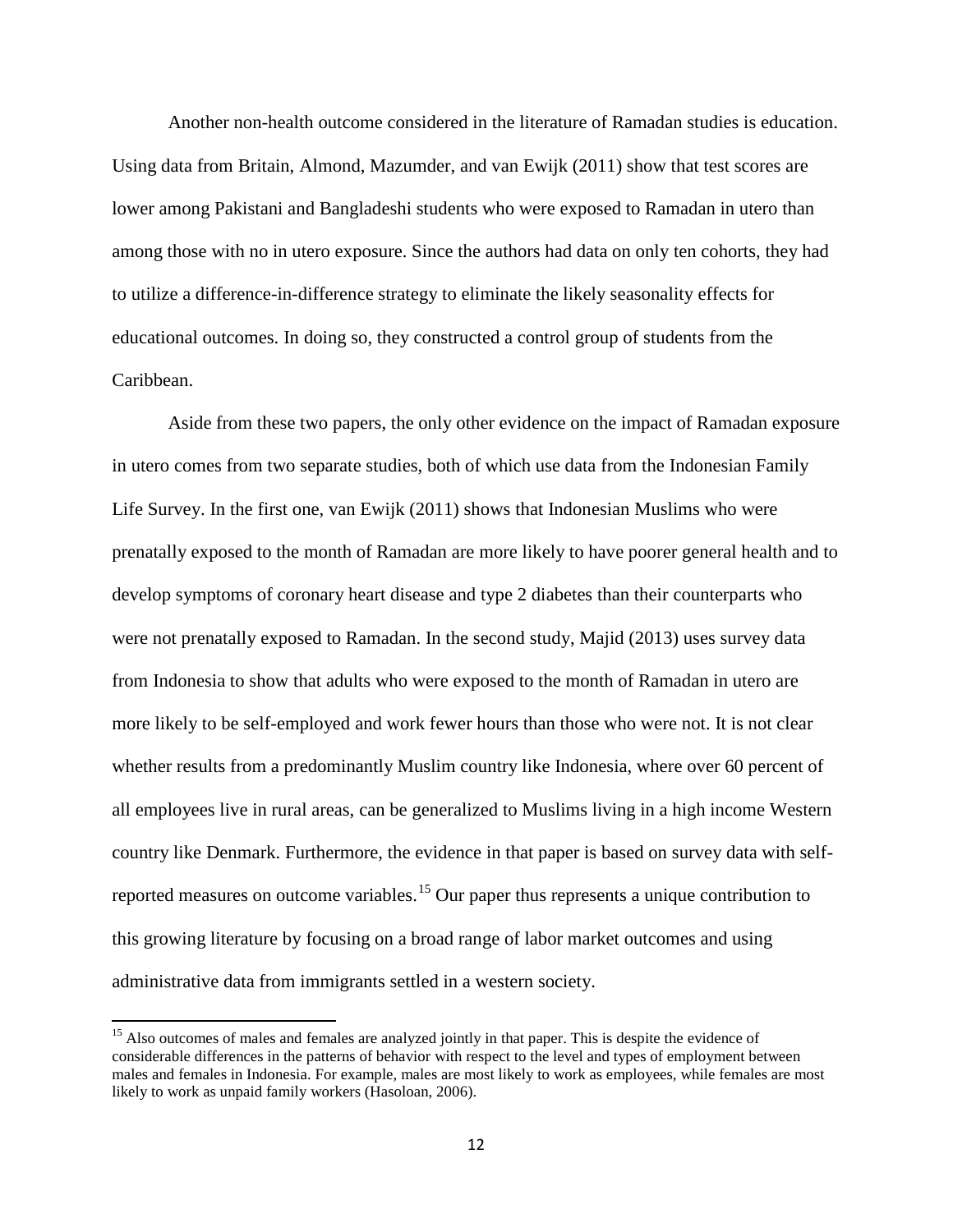# **III. Data**

Our data are drawn from several Danish registers that are maintained by Statistics Denmark. The employment indicator is extracted from the Register-based Labor Force Statistics (RAS statistics).[16](#page-12-0) The RAS statistics describes the Danish population's attachment to the labor market at the end of November in each year. The categories of labor market affiliation provided in the RAS statistics closely follows the international guidelines specified by the International Labour Organization (ILO). Both the validity and the coverage of the RAS statistics have been shown to be high (Petersson, Baadsgaard, and Thygesen, 2011). We construct a binary indicator for employment for individuals who are categorized as an employee in the RAS statistics in 2008, excluding self-employed persons and assisting spouses.<sup>[17](#page-13-0)</sup> Given the way the RAS statistics is structured, our employment indicator refers to the last week of November. The data on salary income come from the Income Statistics Register.<sup>[18](#page-13-1)</sup> The data on annual hours of work from 2008 are available from the eIncome Register.<sup>[19](#page-13-2)</sup> These registers include information on anyone, who has submitted a tax return to the Danish Tax Administration. Finally, the wage rate is calculated

<span id="page-13-0"></span><sup>&</sup>lt;sup>16</sup> See <u>htttp://www.dst.dk/declarations/848</u>.<br><sup>17</sup>Note that the annual hours of work – one of our outcome measures – is not available for years prior to 2008. Furthermore, it is important to note that the global financial crisis did not spare Denmark, pushing its economy into multiple periods of recession, first in the third quarter of 2008 (which lasted for 12 months), second in the third quarter of 2011 (which lasted for 6 months) and again in the fourth quarter of 2012 (which lasted for 6 months) (OECD, 2014). Although, the recession initially affected the construction sector, in which very few immigrants are employed, it spread to other parts of the economy including the public sector from the beginning of 2009. Especially hard hit by these economic downturns have been the immigrants whose labor market outcomes have deteriorated significantly and have not recovered much since then. Therefore, the post-2008 period may not reflect the labor market behavior of a typical immigrant, which may complicate the interpretation of results from an analysis using data from those years. Despite these concerns, we have estimated all of our models using data from subsequent years including 2009 and 2010. The results for these years are mostly similar, although the coefficients in some of the outcome models are less precise, possibly due to reasons explained above. These results are available from the authors upon request.<br><sup>18</sup> See htttp://www.dst.dk/declarations/94760.

<span id="page-13-3"></span>

<span id="page-13-2"></span><span id="page-13-1"></span> $19$  See [http://www.dst.dk/declarations/148522.](http://www.dst.dk/declarations/148522)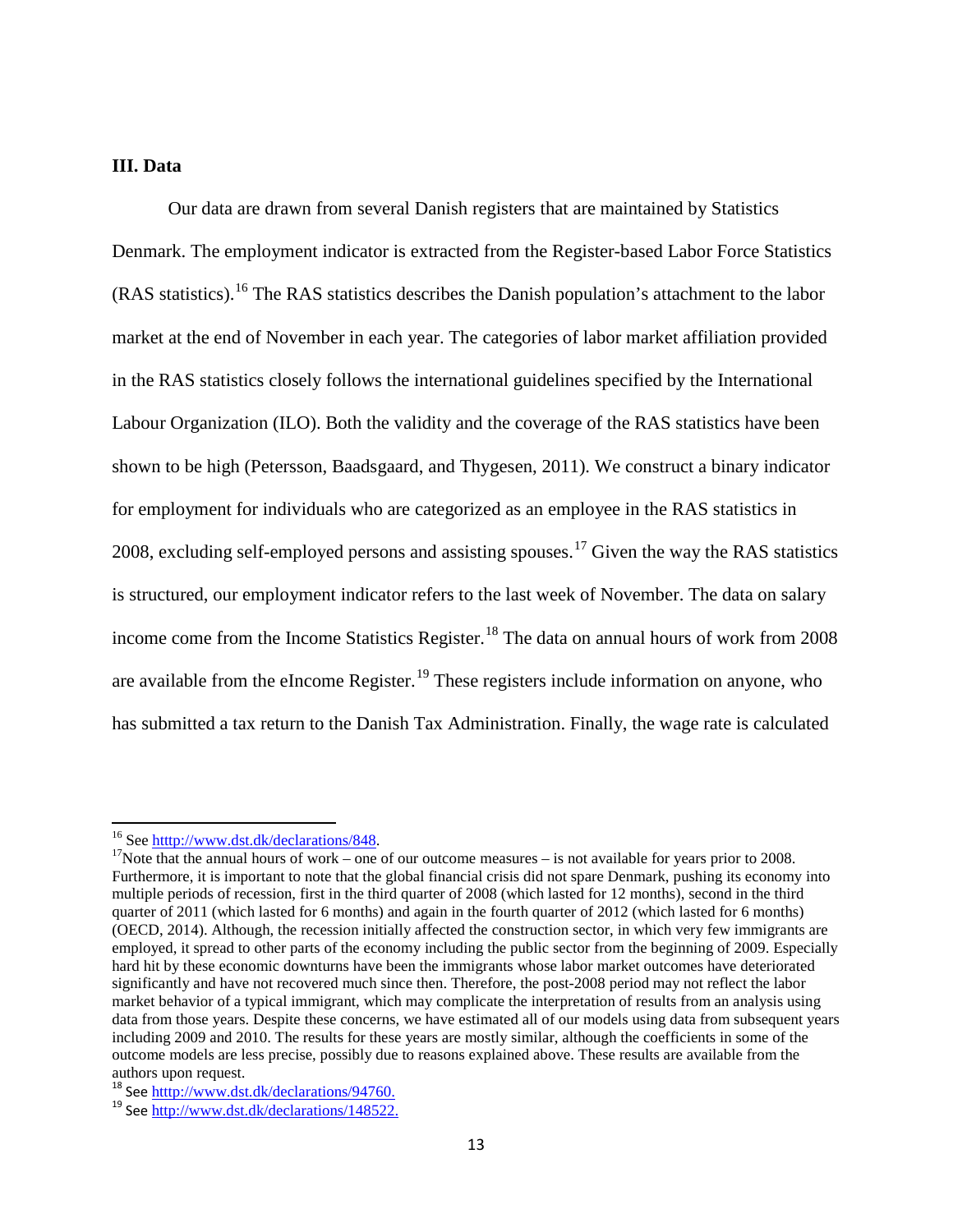on the basis of salary income in 2008 divided by hours of work in that year. Note that all of these data are based on official reports by employers (Baadsgaard and Quitzau, 2011).

We have limited our sample to male immigrants from Muslim and non-Muslim countries residing in Denmark between the ages of 24 and 55 in 2008. We excluded individuals who were self-employed from our analysis since there is no reliable wage information for individuals in this group in the Danish registers. In addition, we observed spikes in the proportion of individuals reporting birthdays as January  $1<sup>st</sup>$  and July  $1<sup>st</sup>$ . Note that misreporting is only possible among first generation Muslim immigrants because we have the exact birthday information for the descendants. To eliminate measurement error due to heaping, we excluded first generation Muslim immigrants with a birthday on January  $1<sup>st</sup> (1,704)$  persons) and July  $1<sup>st</sup> (1,049)$  persons) from our analysis. These criteria have resulted in an analysis sample of 38,637 individuals.<sup>[20](#page-13-3)</sup> We categorized an individual as Muslim if he/she or his/her parents migrated from a country with a population comprised of at least 90 percent Muslims.<sup>[21](#page-14-0)</sup> According to this criterion, 29.6 percent of Muslim immigrants in Denmark are of Turkish origin, followed by Iraqis (13.4 percent), Iranians (11.9 percent), Palestinians (11.1 percent), and Pakistanis (10.4 percent).

<span id="page-14-2"></span>In Table 1, we present means for our analysis sample. Approximately, 57 percent of Muslim males between the ages of 24 and 55 in Denmark are employed. The average number of annual hours of work in our sample is 1,432 and the average annual salary income is 250,469 DKK.<sup>[22](#page-14-1)</sup> Finally, the hourly wage rate is 172.4 DKK. As expected, there are sharp differences in the labor market outcomes between native Danish males and immigrant males from Muslim

 $20$  Note that the analysis sample for each of our outcome models differs slightly in size due to missing observations on outcome variables.

<span id="page-14-0"></span><sup>&</sup>lt;sup>21</sup> These countries include Turkey, Algeria, Cameroon, Gambia, Mali, Morocco, Tunisia, Mauritius, Senegal, Somalia, Yemen, Afghanistan, Iran, Iraq, Jordan, Palestine, Maldives, Oman, Pakistan, Syria, Djibouti, Azerbaijan, Uzbekistan, Turkmenistan, and Tajikistan. <sup>22</sup> 1 DKK is about \$0.17.

<span id="page-14-1"></span>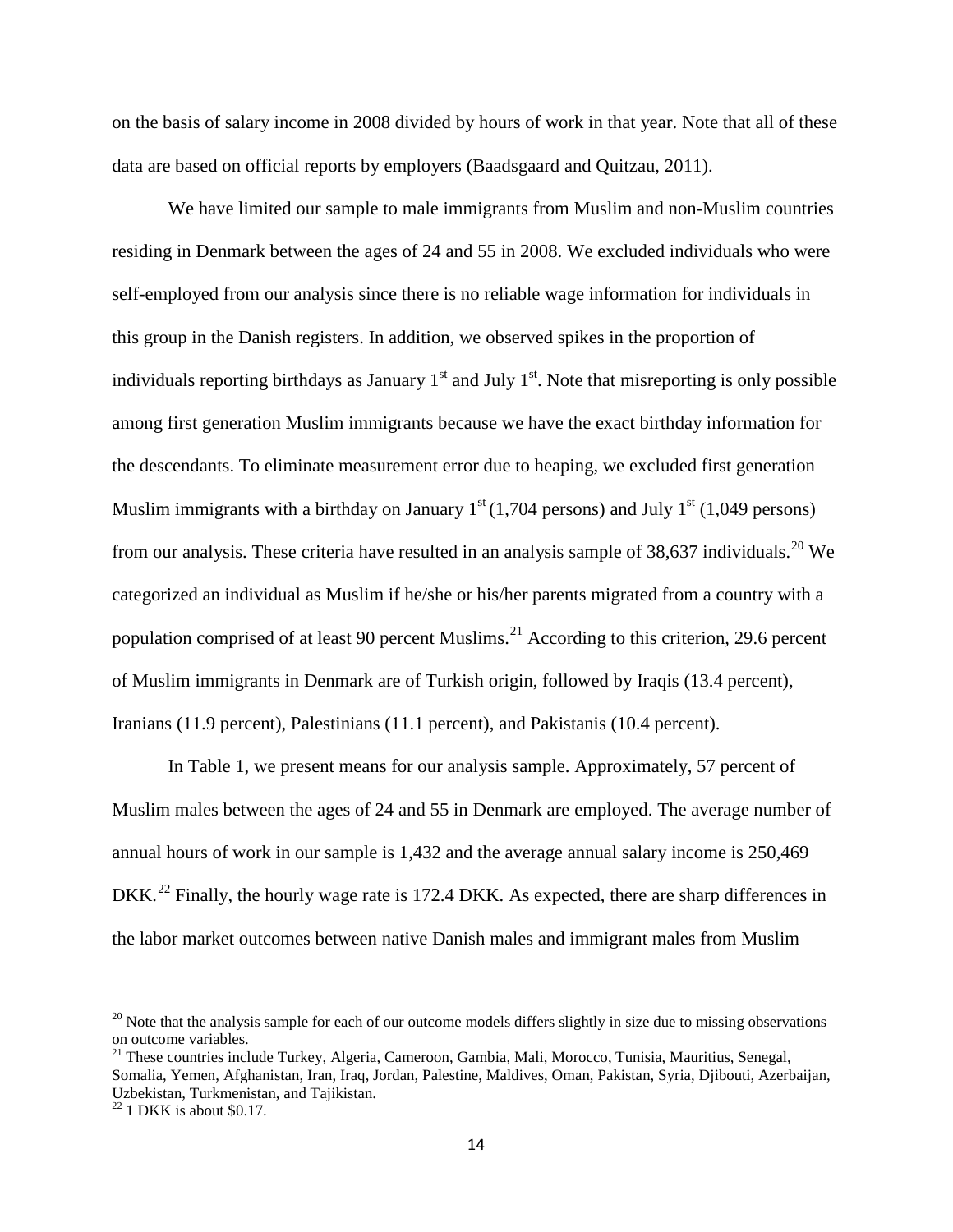countries. For instance, the employment rate among similarly aged native Danish males is 0.86. Similarly, the average number of hours worked annually is over 1,600 for the native Danish male sample. The gap is similarly wide for the compensation outcomes with native Danish males earning 380,579 DKK annually and 219.9 DKK per hour. There are a multitude of factors offered as potential explanations for the wide differences in labor market attachment between Muslims and native Danes including low level of education, discrimination, language barriers, and cultural factors (Bonke and Schultz-Nielsen, 2013).

We also have data on the highest level of educational attainment drawn from the Education Registry, which enables us to highlight the differences in education between Muslim immigrants and the native Danish population. The average length of education among Muslims in Denmark is about 138 months, which is again considerably lower than that of native Danish males who have close to two additional years of education. The average Muslim male in the sample is about 41 years old and has been in Denmark for over 15 years. Over 91 percent of Muslims in Denmark were born outside Denmark, so the remaining 9 percent are represented by descendants.

For each male Muslim immigrant in our dataset, we have constructed binary indicators to determine whether the beginning of Ramadan coincided with any of the nine months of gestation. The algorithm that we used to determine intrauterine exposure to Ramadan is illustrated in Table 2. We assume that all individuals have a normal gestation period of 266 days. In addition to generating indicators for each of the nine months of pregnancy, we also constructed a "Month 0" indicator, which represents individuals who were conceived during Ramadan. Individuals who are not in any of these categories are divided into groups. The first group contains individuals who were "definitely not exposed" if they were conceived more than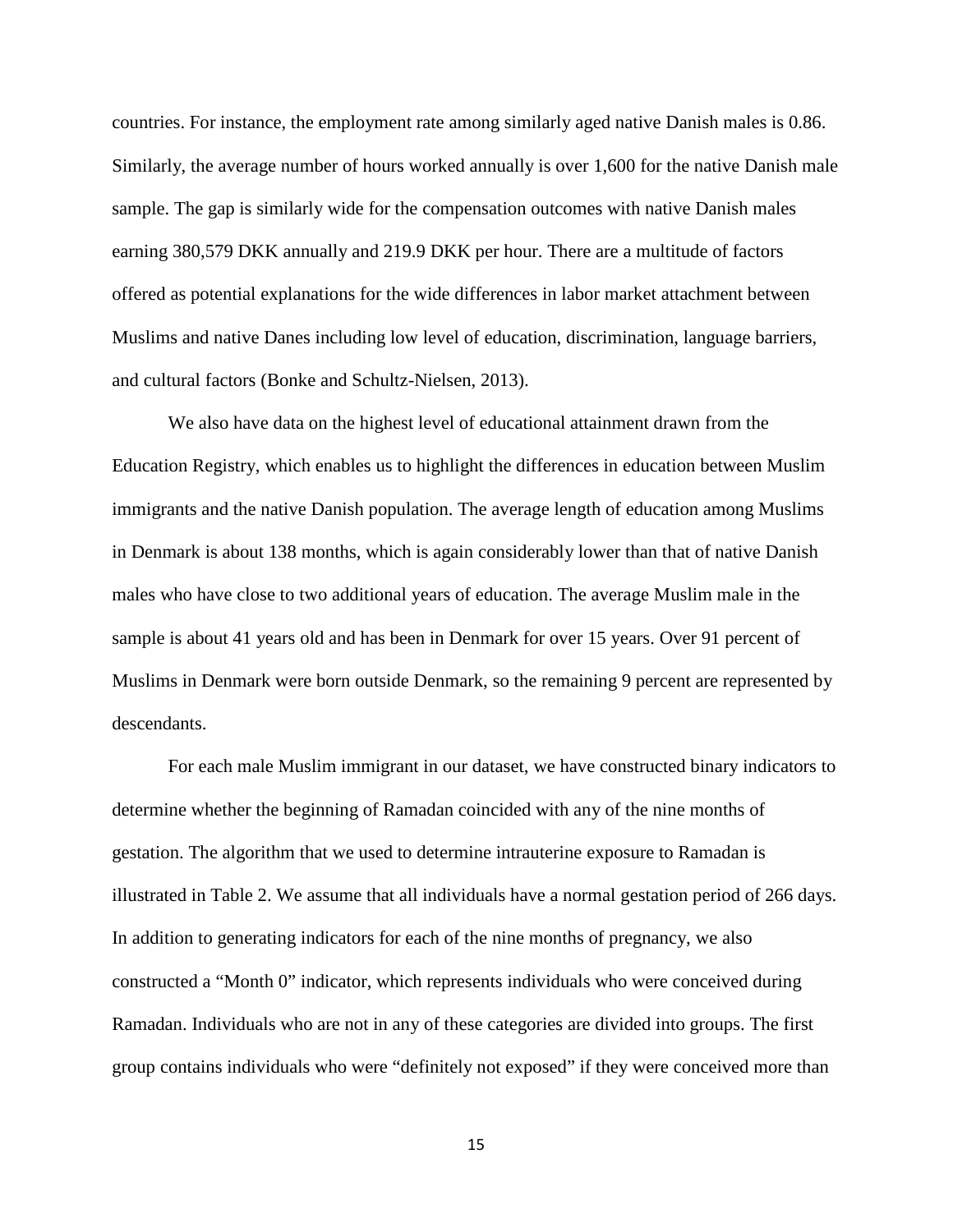14 days after Ramadan. The second group referred to as "probably not exposed" includes those who were conceived within 14 days following the end of Ramadan. Note that our categorization of the months of exposure to Ramadan is identical to that employed by Almond, Mazumder, and van Ewijk (2011). Inevitably, our assumption of a normal gestation period of 266 days for all mothers would introduce some measurement error to our assignment rule to the extent that some births will be preterm and some pregnancies will last longer than the full term. Additional measurement error in the assignment would also result from the possibility that the date of birth is misreported for some individuals.<sup>[23](#page-14-2)</sup> As shown in Table 1, 13 percent of males in our sample were definitely not exposed to Ramadan in any months of the gestation period and another four percent were probably not exposed.

#### **IV. Empirical Framework**

With data covering 30 birth cohorts, we rely on the sample of Muslims only and attempt to remove confounding factors using month of birth fixed effects as well as a set of individual and neighborhood characteristics. Controlling for month of birth fixed effects may be particularly important in our context because previous research has established that season of birth is associated with adult health and occupational outcomes (Buckles and Hangerman, 2013;

<span id="page-16-0"></span><sup>&</sup>lt;sup>23</sup> Misreporting in the date of birth is possible only for first generation immigrants for whom the information on the date of birth is self-reported. Since descendants are all born in Denmark, birth date information for them is derived from the official records, and thus is free of misreporting. Note that individuals who are in the "Definitely not exposed" category would be misclassified only if their period in utero exceeded 280 days. In that case, these individuals should have been labeled as exposed in the month we define as month 0. However, gestations lasting longer than 280 days are rare (Kieler et al., 1995). We have tested the measure of overlap with Ramadan calculated from date of birth on a sample of descendants with information on exact gestational age. Here we find that the cases in the "Definitely not exposed" category calculated from date of birth are also definitely not exposed when we use the exact gestational age to calculate overlap with Ramadan. For the other categories with cases in which Ramadan overlaps with months 1,2…9, the categories calculated using date of birth are similar to the categories calculated using exact gestational age. More specifically, approximately 75% of the cases with a specific month overlap calculated from birth are in the same month category when we use gestational age to calculate overlap with Ramadan in utero. Approximately 25 percent of the cases with a specific month overlap calculated from birth are placed in the month categories close to this month when we use gestational age to calculate overlap with Ramadan in utero.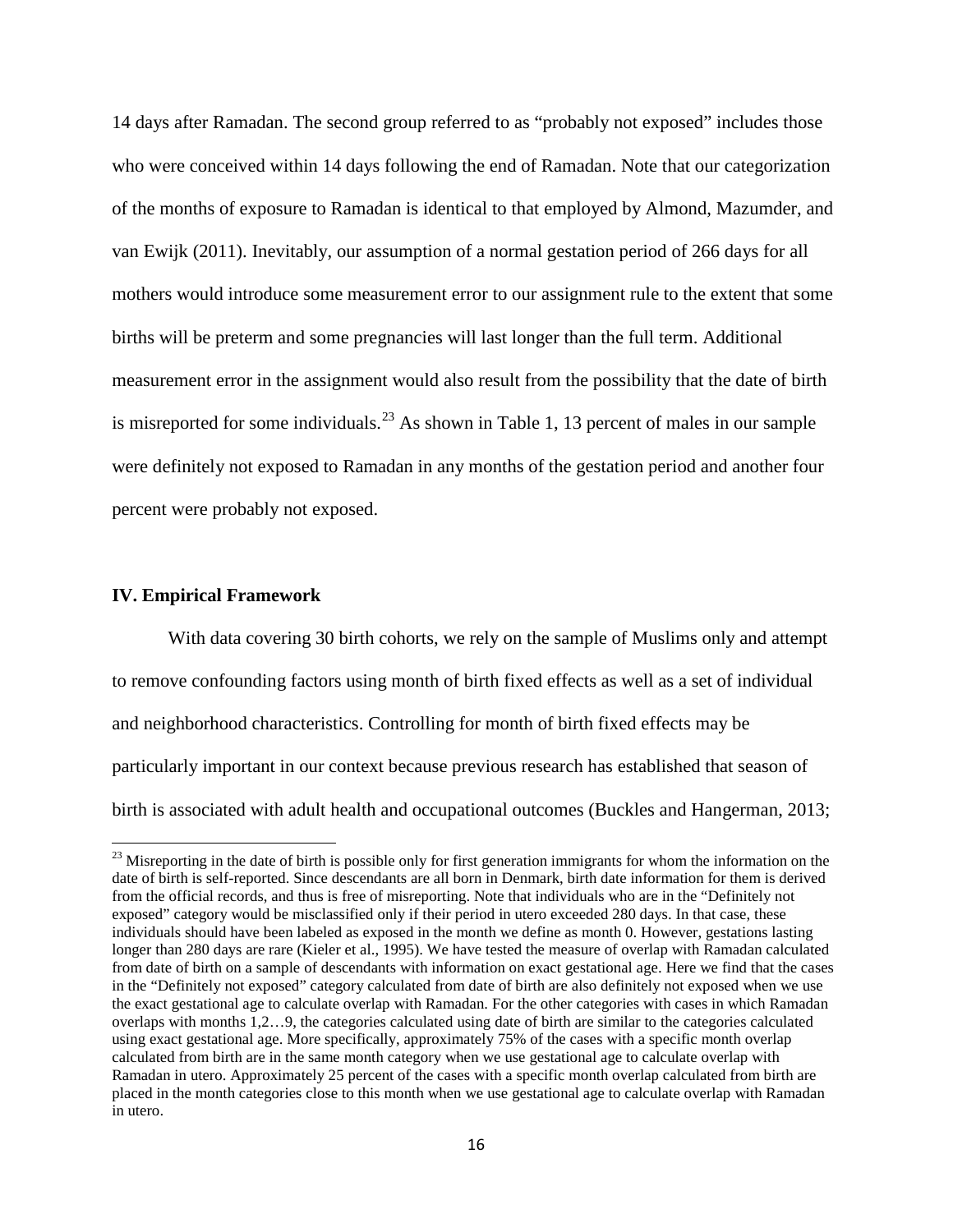Doblhammer and Vaupel, 2001; Costa and Lahey, 2005; Currie and Schwandt 2013). It is possible to include both month of birth dummies and the indicators of month of exposure to Ramadan in utero in the models at the same time because Ramadan follows the Islamic Calendar, which is 11 days shorter than the Gregorian calendar.

Our empirical strategy to estimate the effect of Ramadan exposure in utero on labor market outcomes can be expressed by the following empirical model:

$$
Y_{ickm} = \alpha_0 + \beta_0 0^{th} \_M \text{onth}_{ickm} + \beta_1 1^{st} \_M \text{onth}_{ickm} + \dots + \beta_9 9^{th} \_M \text{onth}_{ickm} + \beta_{10}
$$
  
Probability<sub>ckm</sub> + month<sub>m</sub> + country<sub>c</sub> + community<sub>k</sub> +  $X_{ickm}$   $\beta_{11} + \varepsilon_{ickm}$ , (1)

where  $Y_{i\text{ckm}}$  is one of our four outcome measures (binary employment, logarithm of annual salary income, logarithm of hourly wage rate, and logarithm of annual hours of work) for individual i from country c living in community k and born in month m. Our variables of interest are  $0^{th}$  Month<sub>ickm</sub>, ……..,  $9^{th}$  Month<sub>ickm</sub>, and Probably NE<sub>ickm</sub>. As explained above, these variables indicate whether Ramadan began during the given month of pregnancy. Note that  $0<sup>th</sup>$ \_Month<sub>ickm</sub> refers to the month of conception and Probably\_NE<sub>ickm</sub> indicates individuals who were probably not exposed to Ramadan in utero. The excluded category in our regressions contains those who are categorized as "Definitely not exposed", so the effects are interpreted relative to this group. We also control for month of birth fixed effects (month<sub>m</sub>), country of origin fixed effects (country<sub>c</sub>), and community of current residence fixed effects (community<sub>k</sub>). Finally, we control for a vector of individual characteristics represented by  $\mathbf{X}_{ickm}$ . These include a binary indicator variable for whether the Muslim male immigrant was born in Denmark or in the country from which his parents emigrated, year since migration and its squared term, and age in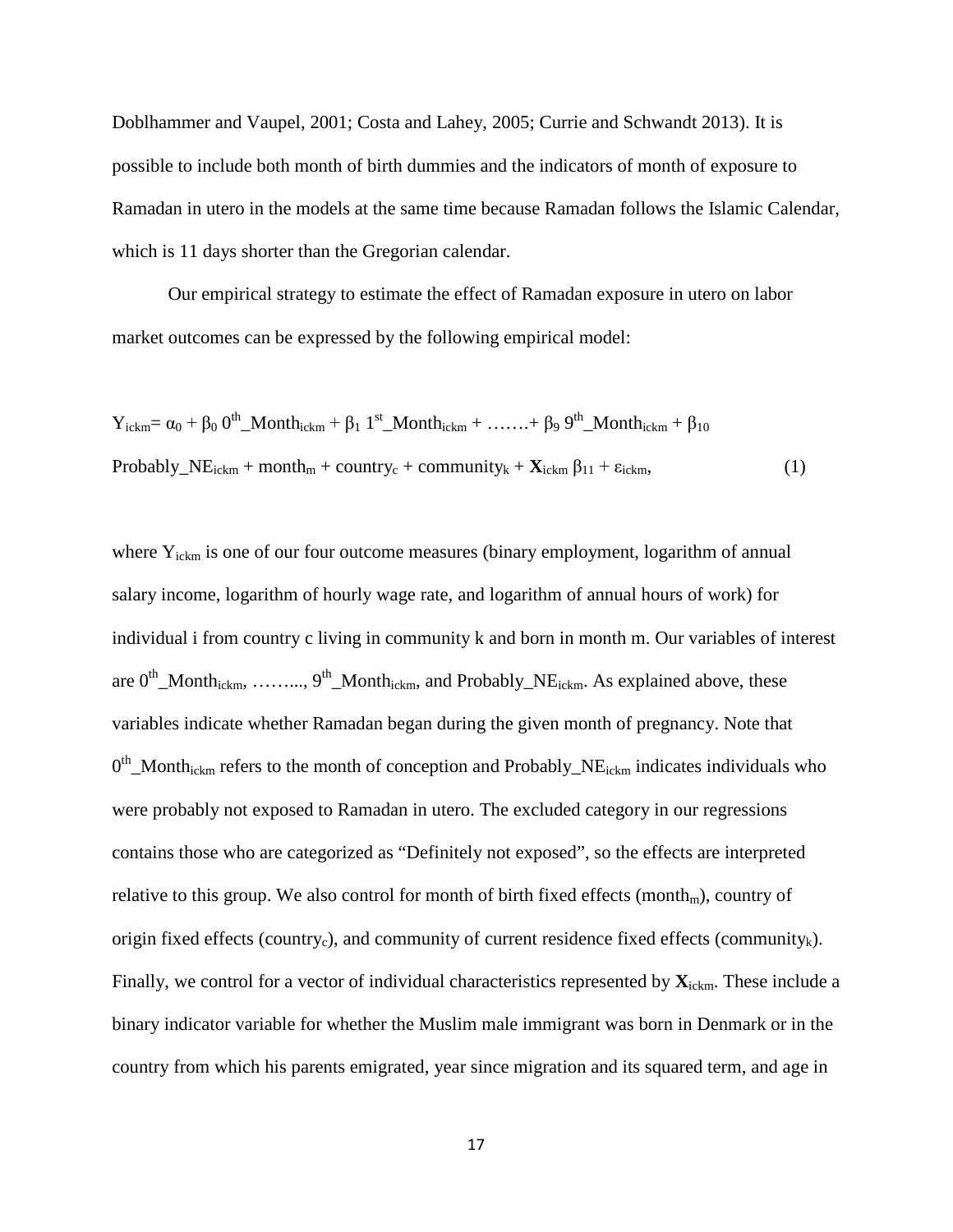flexible functional form with its polynomials up to the fourth order.<sup>[24](#page-16-0)</sup> The  $\varepsilon_{i\text{ckm}}$  is an idiosyncratic error term. We estimate equation (1) using ordinary least squares, adjusting standard errors for clustering at the community level. The coefficients of interest in equation (1) are  $β_0$  to  $β_{10}$ .

Since we have access to administrative records on the labor market outcomes of all individuals living in Denmark, we can in principle utilize data on immigrants from non-Muslim countries to employ a difference-in-difference strategy in a further attempt to tease out any effects due to seasonality. However, it is not clear whether non-Muslim immigrants in Denmark would be a good comparison group. For example, a large proportion of non-Muslim immigrants living in Denmark came from western countries such as France, Sweden, Germany, the Netherlands, the United States, and Canada. These immigrants are significantly different from Muslims immigrants in socio-economic characteristics as they tend to be much more highly educated, with substantially higher income, and have a stronger and more stable labor market attachment. Many of these individuals have migrated to Denmark for reasons such as marriage, job transfer, and pursuing higher education. In contrast, most Muslim immigrants come to Denmark for mainly economic reasons or to seek refuge from political or civil conflicts in their home countries.

Keeping these limitations in mind, we still discuss estimates in the results section from a robustness analysis, in which we use a sub-sample of non-Muslim immigrants as a control group in a difference-in-difference framework. We categorize a country as non-Muslim if less than 15 percent of its population is made up of Muslims. The use of such a cut-off is necessitated by the fact that in most countries part of their population is Muslim. Furthermore, we have eliminated immigrants from North America and Northern Europe, who would constitute a poor control

<span id="page-18-0"></span> $24$  Entering age in a fully non-parametric form did not change our results.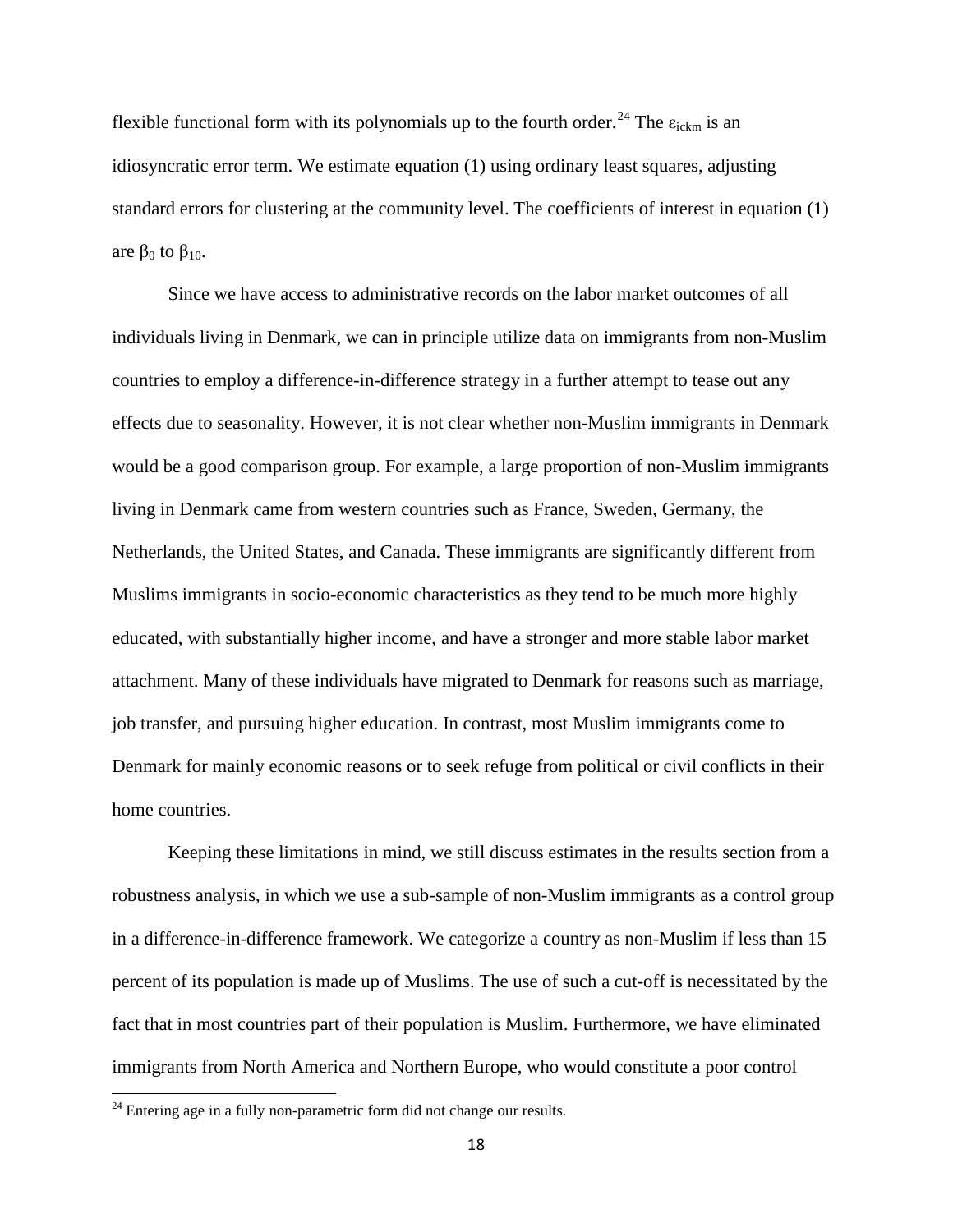group for reasons explained above. It is important to note that countries like Bulgaria and Russia with Muslim populations of 13.4 percent and 11.7 percent, respectively, are included in the control group under this criterion.<sup>[25](#page-18-0)</sup> In addition to these countries, the largest denominations of non-Muslim immigrants come from countries such as Poland, Vietnam, Thailand, Philippines, China, and Sri Lanka. The characteristics of immigrants from these non-Muslim counties are displayed in Table 3. As illustrated in the table, non-Muslim male immigrants, as defined under the above criteria, still have a stronger labor market attachment, as measured by employment, working hours, wage rate, and annual salary income, than Muslim immigrants. Consistent with the differences in labor market outcomes, non-Muslim immigrants have also had more years with education than Muslim immigrants (154 months versus 138 months). The non-Muslim males are slightly younger on average than their Muslim counterparts and they have been living in Denmark for a shorter period since immigration than Muslim immigrants. Accordingly, a higher percentage of non-Muslim males are first generation immigrants, i.e., they were born outside Denmark, than Muslim males. Finally, Muslim immigrants more often live in larger cities such as Copenhagen, Aarhus, Odense, and Aalborg than non-Muslim immigrants.

To implement the difference-in-difference strategy, we fully interact each regressor (except for community and country of origin fixed effects) in equation (1) with an indicator for being Muslim. This estimation strategy produces the impacts on Muslims for whom Ramadan coincided with their period in utero compared to Muslims with no in utero exposure to Ramadan, relative to non-Muslim immigrants. Note that the difference-in-difference strategy does not require the pregnancy experiences of Muslim and non-Muslim women to be identical, but rather requires the month of Ramadan to have no effect on the offspring of non-Muslim women and

<span id="page-19-0"></span><sup>&</sup>lt;sup>25</sup> [Muslim Populations by Country.](http://features.pewforum.org/muslim-population/) *The Future of the Global Muslim Population*. Pew Research Center. [http://www.pewforum.org/2011/01/27/table-muslim-population-by-country/.](http://www.pewforum.org/2011/01/27/table-muslim-population-by-country/)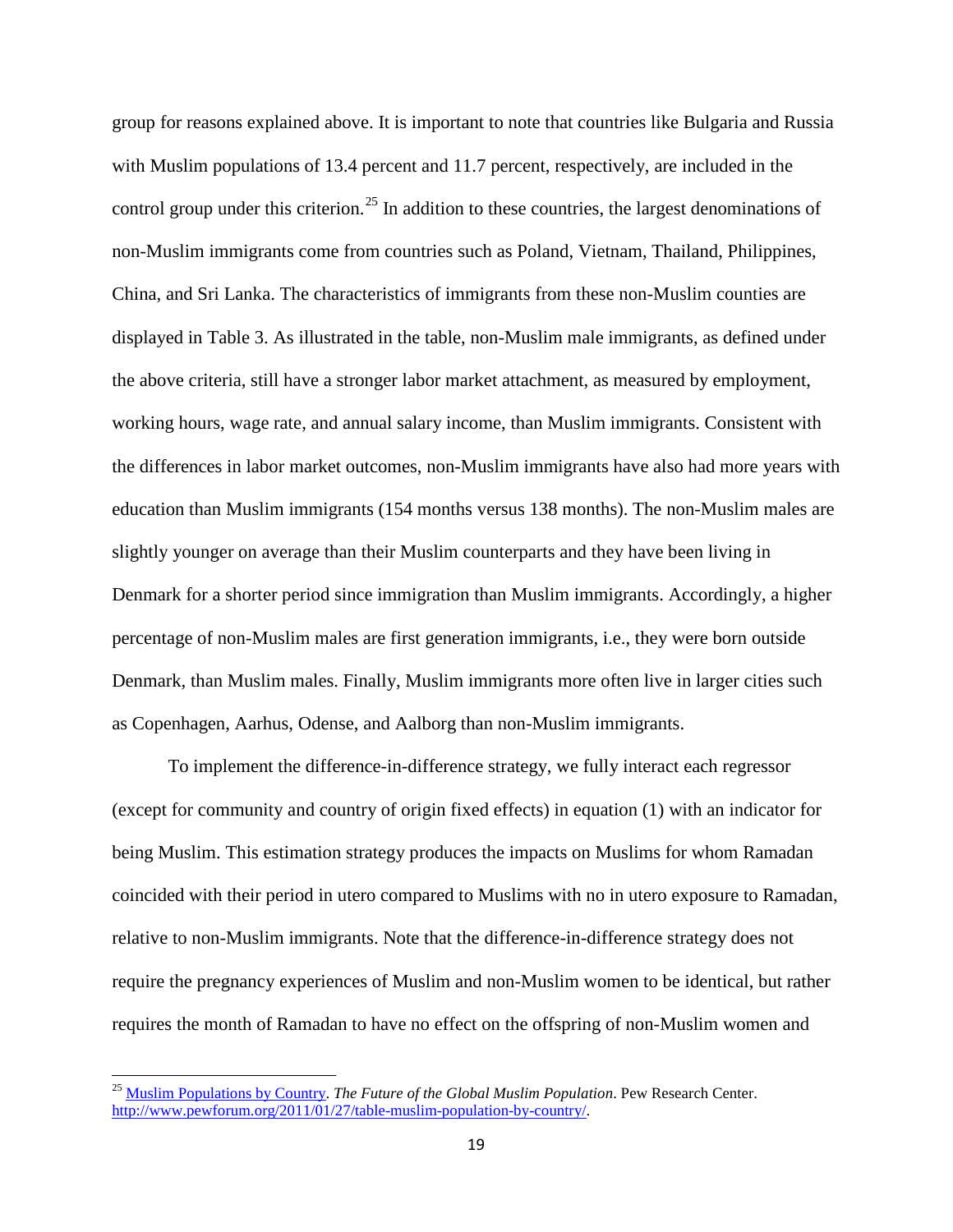that the labor market outcomes of Muslim and non-Muslim immigrants are parallel between months in utero that coincided with Ramadan and those that did not. A particular advantage of using non-Muslim immigrants as an additional control group is that it accounts for any confounding caused by the seasonal effects of birth (or conception) (Doblhammer and Vaupel, 2001; Almond, Mazumder, and van Ewijk, 2011). The difference-in-difference strategy employed in our context is similar to the one used by Almond, Mazumder, and van Ewijk (2011), which considers Pakistani and Bangladeshi immigrants in England as the treatment and individuals from Caribbean as the control group to study the effect of intrauterine exposure to Ramadan on children's test scores at age seven. We could also use native Danes as a control group in the difference-in-difference strategy. However, native Danes, with much stronger attachment to the labor market, are quite a different group from the other two.

# **V. Results**

The results from our empirical analysis are presented in Table 4. To economize on space, we only report the figures on our "month of exposure" indicators, but full results are available from the authors upon request. The excluded category contains those who are classified as "certainly not exposed," and thus all effects are relative to this group. These indicators represent the effects of Ramadan on Muslims starting in each month of pregnancy compared to Muslims with no in utero exposure. In Column I, we present the estimates from the employment model. Column II displays the results on the logarithm of annual salary income and Column III shows the estimates for the logarithm of the hourly wage model. Finally, we present the estimates for the logarithm of the annual hours of work in Column IV.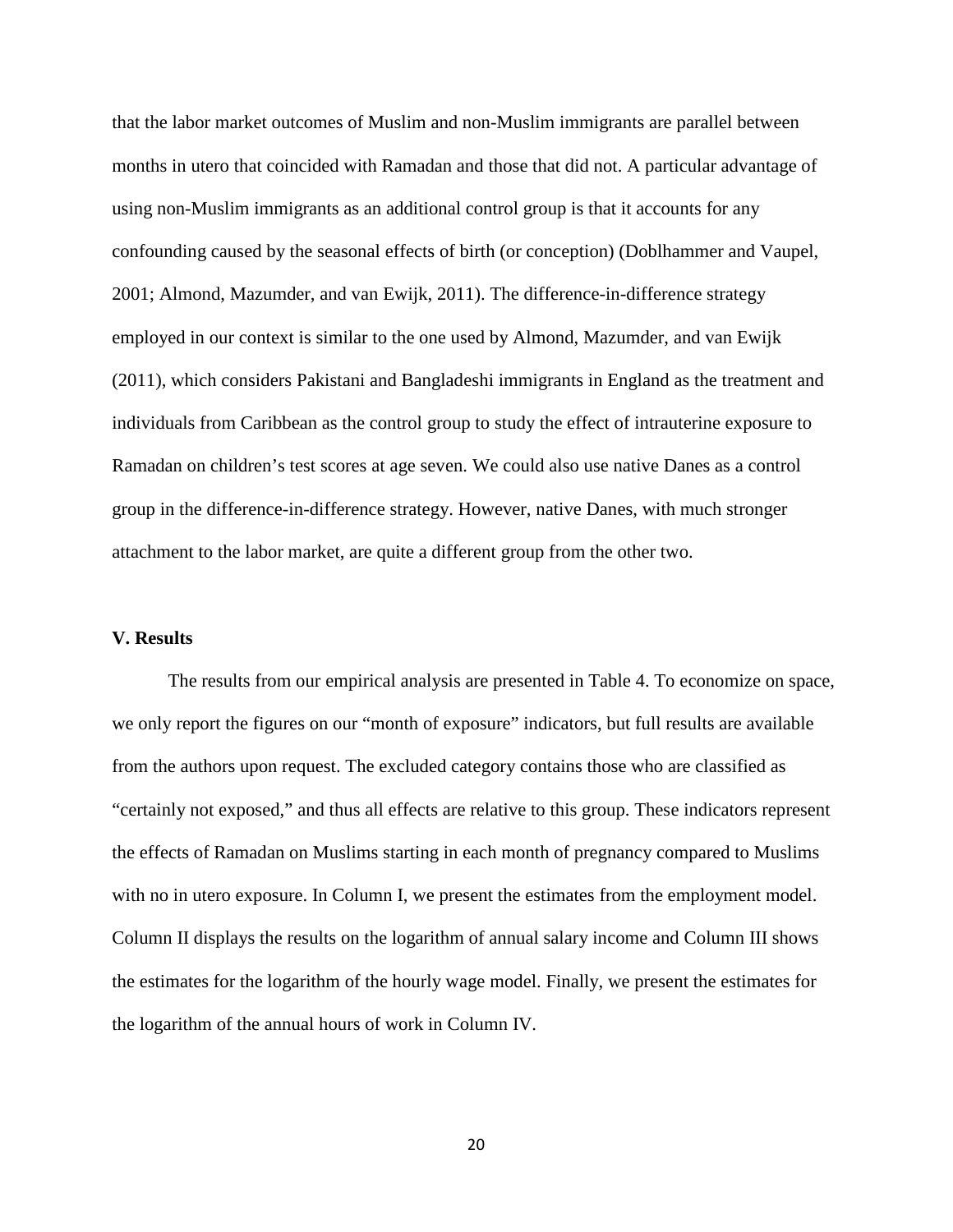The employment results presented in Column I of Table 4 indicate that being exposed to the month of Ramadan in the  $7<sup>th</sup>$  month of gestation is associated with a 2.6 percentage point decrease in employment, which is statistically significant at the 5 percent level. Given the mean employment rate of 56.7 percent among Muslim males, this estimate translates into a non-trivial effect size of 4.6 percent. It should be remembered that these results represent a lower boundary since only a fraction of pregnant Muslim women observe the Ramadan fast.

The estimates for the model of annual salary income shown in Column II are consistent with the employment results. Specifically, Muslim males, whose mothers were in the  $7<sup>th</sup>$  month of gestation when the month of Ramadan had begun, have an annual income that is 5.3 percent less than those whose period in utero had not overlapped with the month of Ramadan. Given the annual salary income of 250,469 DKK among Muslim males in 2008, this estimate indicates an effect size of about DKK 13,000.

Focusing next on the results for the model of hourly wage rate shown in Column III, we detected no  $7<sup>th</sup>$  month effect in contrast to the case for employment and annual salary income. In fact, the estimates on all indicators of exposure for months 1 to 9 are insignificant both statistically and economically. Somewhat surprisingly, however, those who were in the "probably not exposed" and " $0<sup>th</sup>$  month" categories earn a lower wage rate than those who were definitely not in utero during Ramadan. Interestingly, Almond, Mazumder, and van Ewijk (2011), whose assignment rule for exposure to Ramadan is identical to ours, find similar negative and statistically significant results for these two indicators. In examining this further, they find some evidence to indicate that Muslims who were in utero during these periods are of lower socio-economic status proxied by Free School Meal status. One possible explanation is that children who were conceived during Ramadan or within the 14 days following the end of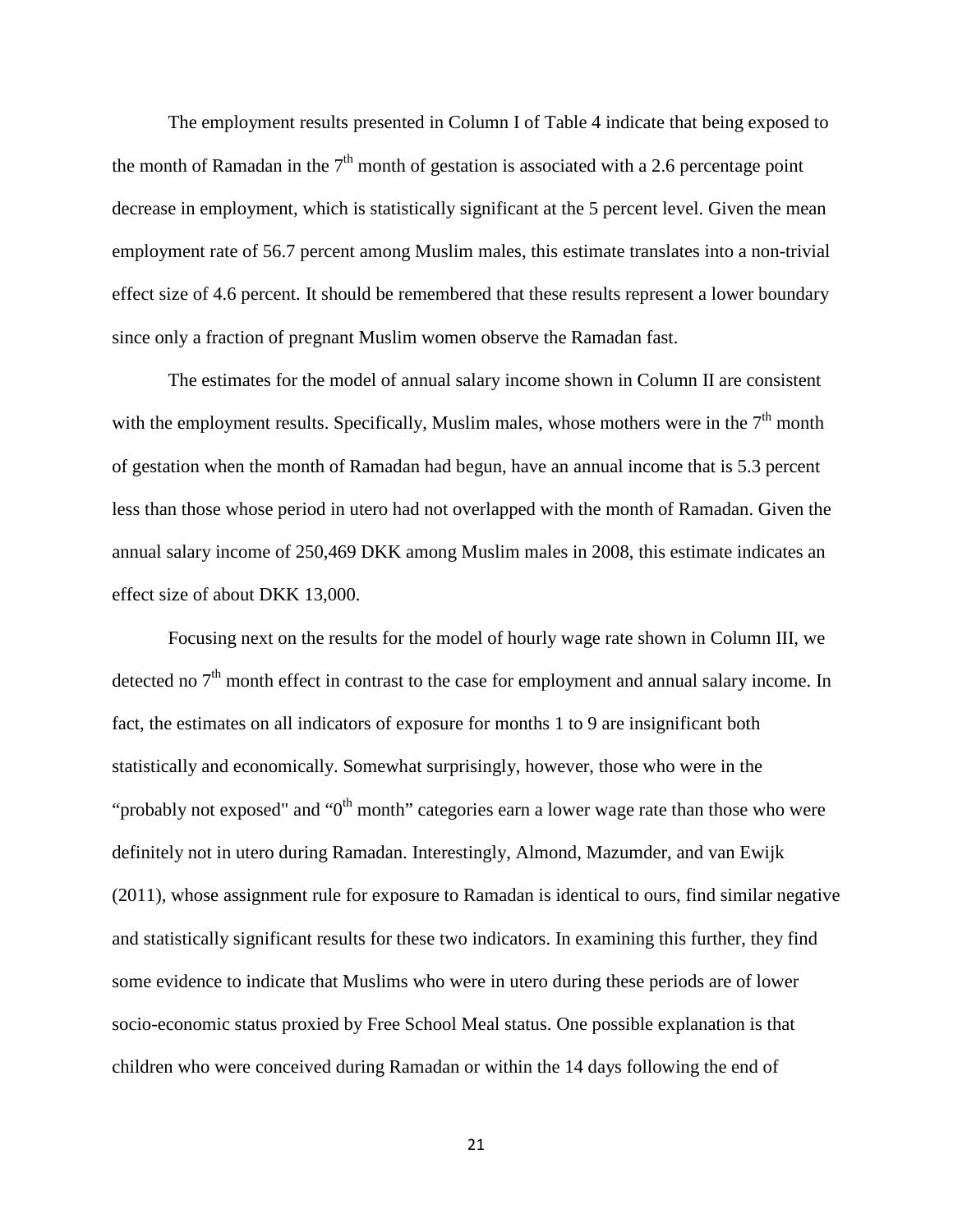Ramadan may come from families that differ in their socio-economic characteristics and these differences may manifest themselves in their sexual practices or levels of Ramadan observance (Almond, Mazumder, and van Ewijk, 2011).

Although Islam does not prohibit sexual intercourse between spouses during Ramadan as long as it takes place outside the fasting hours, there may be a negative selection effect associated with conception during Ramadan. For example, if these individuals are also more likely to engage in certain behaviors such as smoking and alcohol consumption during pregnancy, then this may serve as a potential explanation for the negative coefficient on the " $0<sup>th</sup>$ month" indicator. However, our data do not allow us to investigate this hypothesis. A similar argument can be made for the negative effect for those who were conceived within 14 days after Ramadan. Note that some of these individuals might have been conceived during the month of Ramadan in so far as their gestation might have lasted longer than 266 days. Then calculating backwards from the date of birth, some of these individuals might have actually been conceived during Ramadan.

The only measure of socio-economic status that we could use to examine the issue of selective timing of pregnancy is maternal education, which is only available to us in the descendant sample. Indeed the individuals in the "probably not exposed" category are more likely to have mothers with no formal education than other categories. However, the difference is not statistically significant at conventional levels likely due to the much smaller sample size among descendants. Taken together, this exercise produced no clear evidence for selective timing of pregnancy based on education. Notably, we did not find any evidence to indicate that mothers whose pregnancy overlapped with Ramadan during the  $7<sup>th</sup>$  month of gestation differ with respect to maternal education from those whose pregnancy did not overlap with Ramadan.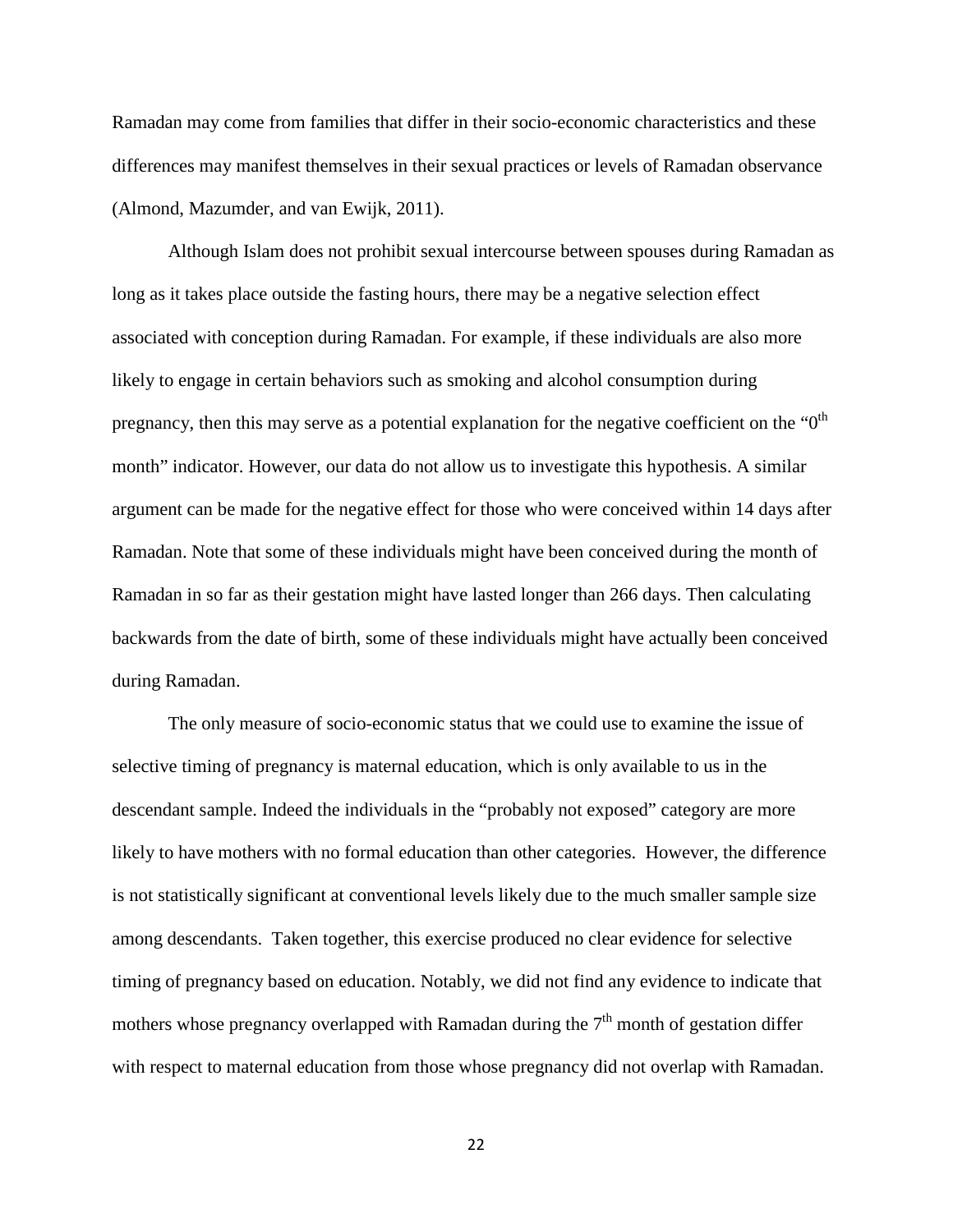Therefore, it is unlikely that the<sup>7th</sup> month effect that we observe for employment and salary income outcomes are driven by negative selection.

Finally, we present results for the effect of Ramadan exposure in utero on annual hours of work in Column IV of Table 4. Consistent with the earlier findings, the estimate on the  $7<sup>th</sup>$  month exposure stands out as the largest estimate in magnitude and with statistical significance at the 10 percent level. The coefficient of -0.047 percent translates into an effect size of about 67 hours per year. Aside from this result, the most precisely estimated coefficient is the "probably not exposed" category, and surprisingly with a positive sign (p-value=0.045). Note that the estimate on this indicator was positive, although insignificant, for the annual salary model, but negative and statistically significant at the 10 percent level for the hourly wage model. In light of the negative wage effect, one possible explanation for the positive effect on labor supply is that Muslim males attempt to make up for the reduced income by increasing their labor supply, possibly by working long shifts and overtime. In other words, this result is consistent with the notion that income effect dominates the substitution effect for Muslim males in this group.

The picture emerging from the results presented in Table 4 is that Ramadan exposure in utero tends to have negative effects for those exposed during and around the  $7<sup>th</sup>$  month of gestation on labor market outcomes measured by employment, annual salary, and annual hours of work. In other words, the results described thus far support the hypothesis that exposure to Ramadan in utero is associated with a penalty in the labor market that manifests itself in the form of a lower likelihood of employment, a lower salary, or reduced labor supply, but not necessarily a lower wage rate.

#### *Robustness Analysis using Non-Muslim Male Immigrants as a Control Group*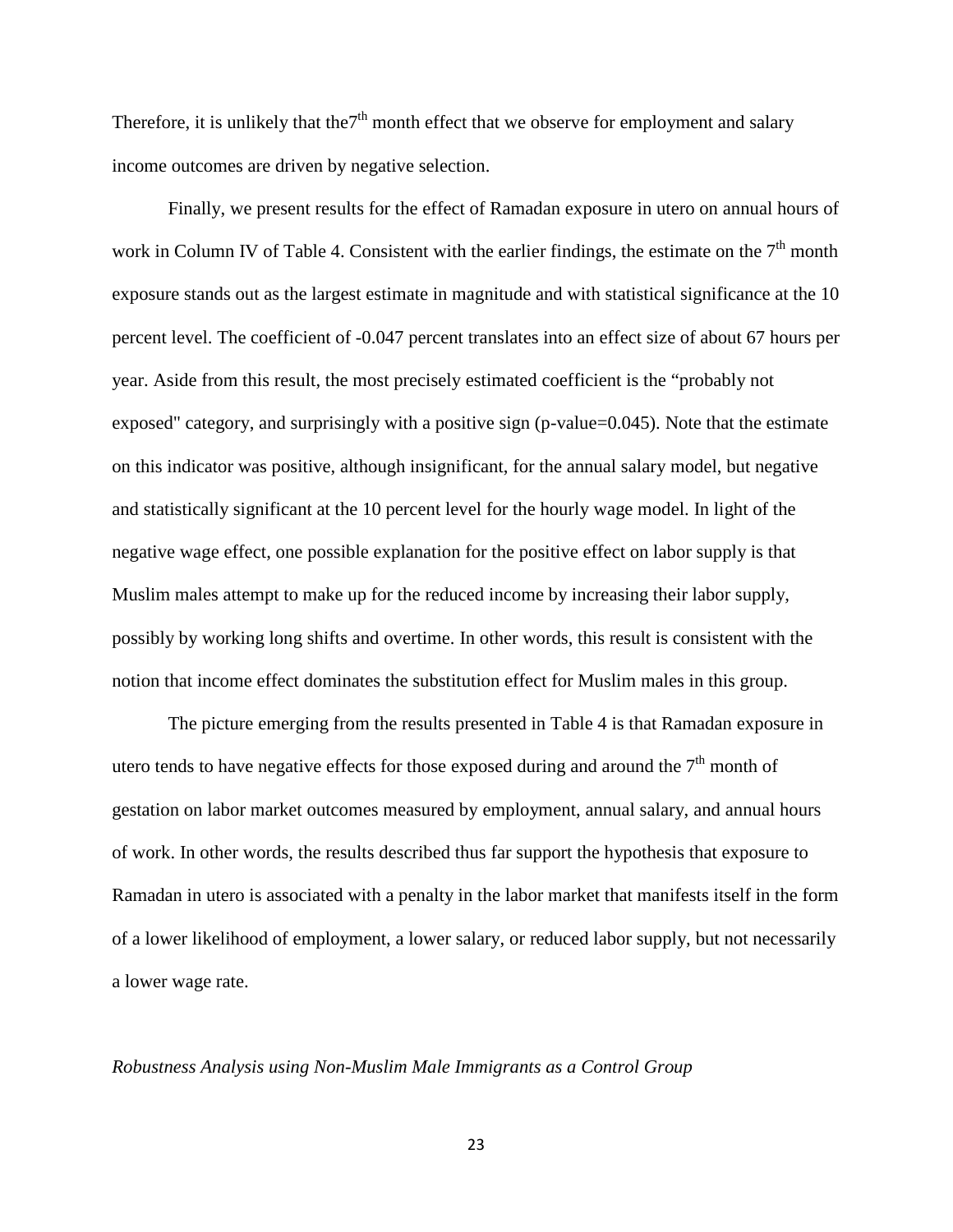Next, we present results from the difference-in-difference analysis using non-Muslim male immigrants as a control group. The estimates for each of the labor market outcomes are presented in Table 5 in the same order as they were in Table 4. We only show the estimates on the interaction terms between the Muslim indicator and our nine indicators of Ramadan exposure. These estimates represent the effects of Ramadan exposure on Muslim immigrants starting in each month of pregnancy compared to Muslims with no in utero exposure to Ramadan, relative to non-Muslim immigrants. The results for the employment outcome shown in Column I consistently point to negative effects of Ramadan exposure during the  $3<sup>rd</sup>$  trimester, i.e., the indicators for the  $7<sup>th</sup>$ ,  $8<sup>th</sup>$ , and  $9<sup>th</sup>$  months, with the largest effect in the  $7<sup>th</sup>$  month, although none of the estimates are statistically significant.

As illustrated in Column II of Table 5, the estimates for the logarithm of annual salary income again indicate a negative and statistically significant effect for male Muslims who were in the  $7<sup>th</sup>$  month of gestation when Ramadan began. Furthermore, the point estimate on the  $7<sup>th</sup>$ month indicator suggests that these individuals earn about 8 percent less than their counterparts who were definitely not in utero at the time of Ramadan. This finding is consistent with our main result presented in Table 4.

The results from the wage model as shown in Column III are not out of line with the results from our main specification presented in Table 4, i.e., none of the indicators for month of exposure are statistically significant. Furthermore, consistent with the Muslim-only analysis, the indicators on "Probably not exposed" and " $0<sup>th</sup>$  Month" are still negative and larger in magnitude than other estimates. However, they are no longer statistically significant, which is possibly due to the ability to controlling for seasonal effects more effectively in the difference-in-difference analysis.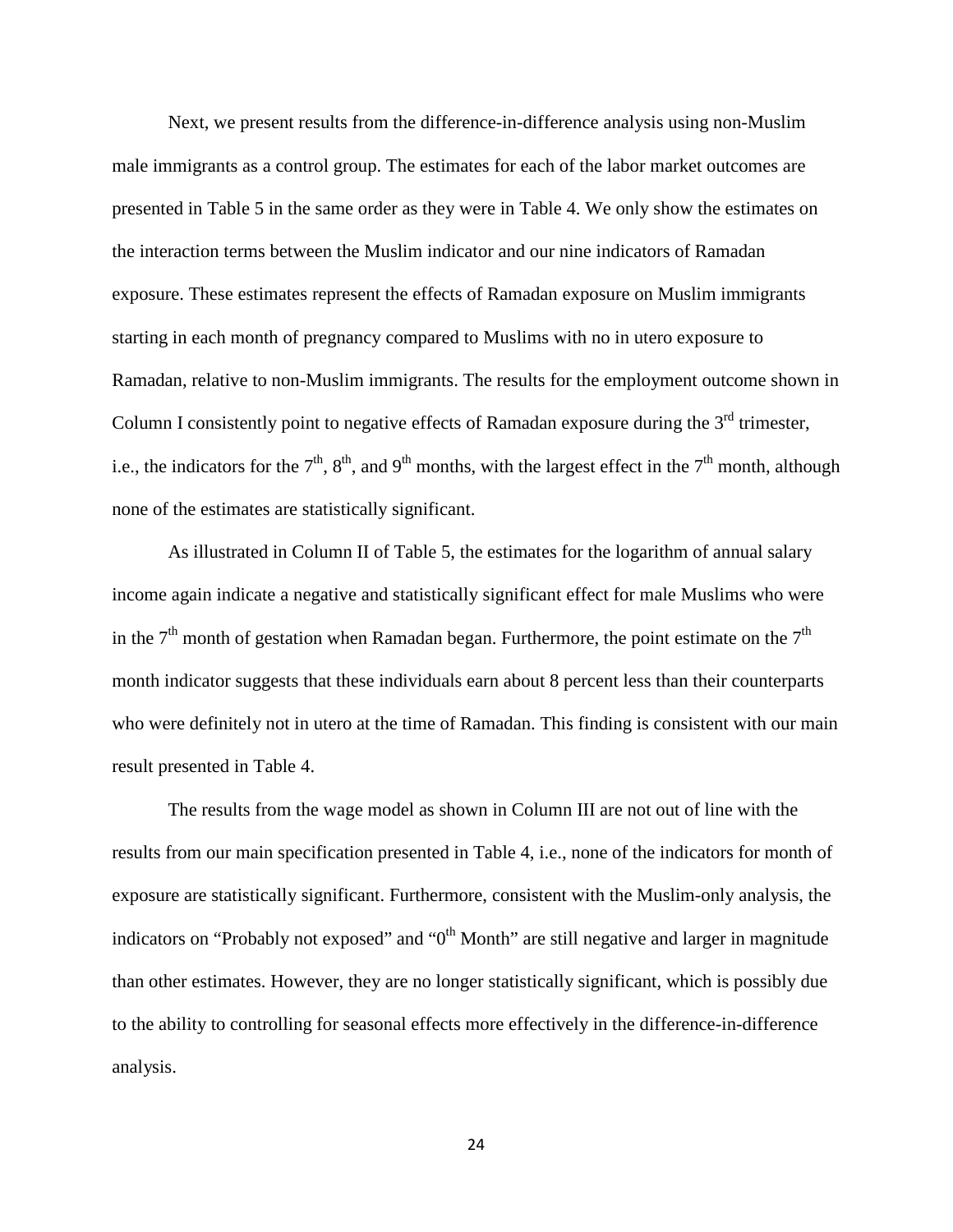Finally, we present the results for annual hours of work in Column IV. Again, we find effects rather similar to the results from the main specification presented in Table 4. In particular, the estimate on the  $7<sup>th</sup>$  month of exposure is negative and significant at the 5 percent level suggesting that Muslims males who were exposed to Ramadan in the  $7<sup>th</sup>$  month of gestation work about 7 percent fewer hours than those with no exposure to Ramadan, relative to male immigrants from non-Muslim countries. Interestingly, the estimate on the  $8<sup>th</sup>$  month exposure indicator is now also statistically significant and has the same magnitude as the coefficient on the  $7<sup>th</sup>$  month indicator.

To sum up, the results from the robustness analysis discussed above generally reaffirm our main finding that intrauterine exposure to Ramadan is associated with penalties in the labor market, as measured by likelihood of employment, earnings and labor supply. This is evidenced by the pattern whereby the signs on Ramadan exposure indicators are all negative when they are estimated with statistical significance. Aside from this pattern, the exact timing of the effects is also fairly consistent between the main results and those from the difference-in-difference analysis, despite the potential problems with the control group already mentioned.

# *Potential Mechanisms*

The predictions of the fetal origins hypothesis may offer informative insights for our results. More specifically, one potentially key pathway through which a fetal insult such as nutritional disruptions may affect future labor market productivity may be health at birth and later in life, which in turn may influence human capital accumulation. To provide further insights into this proposition, we estimated a basic model on human capital accumulation, drawing on data on the highest level of educational attainment measured in months from the Education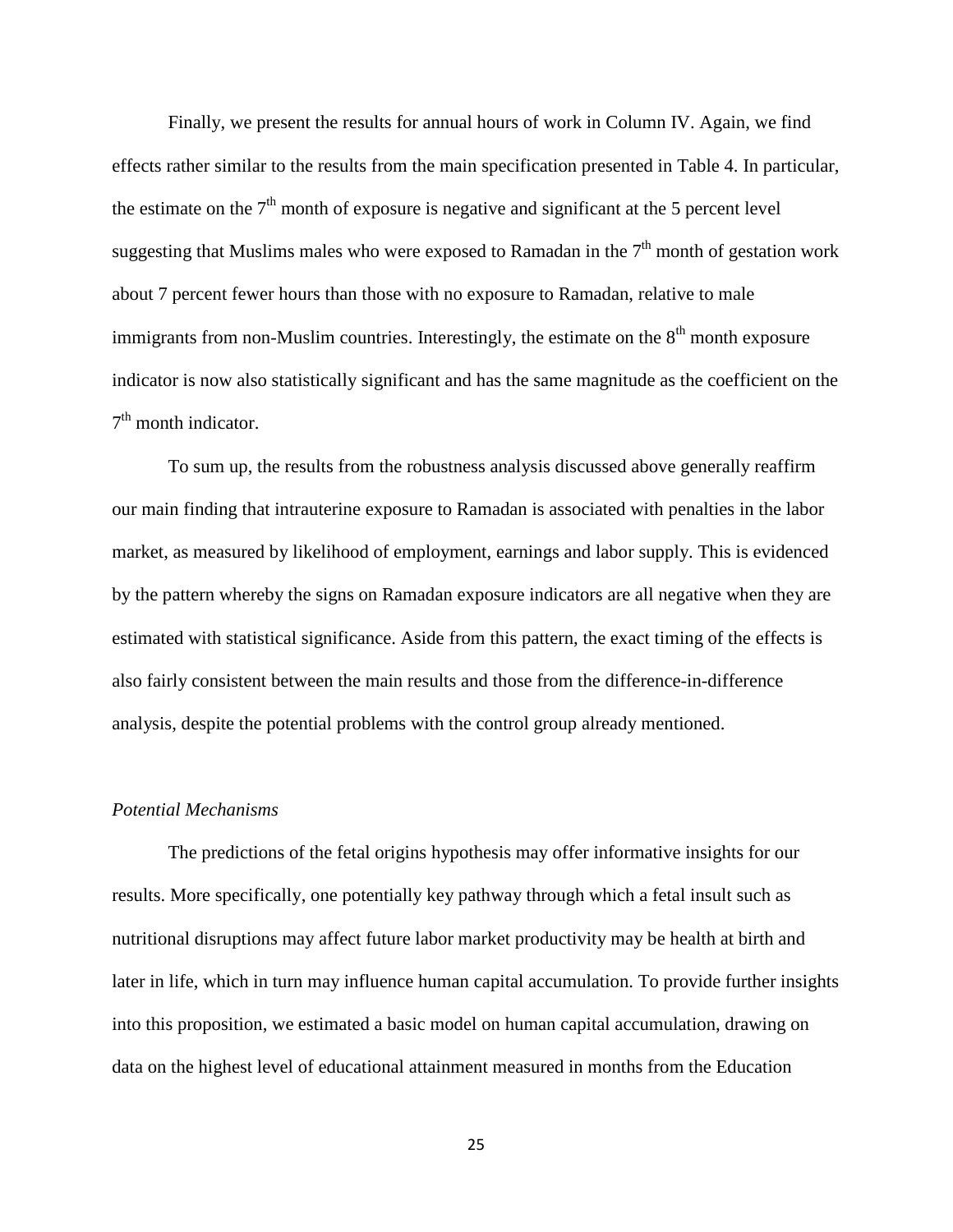Register available to us from Statistics Denmark. Note that this is rather a crude measure since the educational attainment is based on self-reports for the over two-thirds of our sample who had not obtained any of their education in Denmark. Accordingly, none of the estimates on our indicators of month of exposure to Ramadan are estimated with statistical precision at conventional levels, which is consistent with the notion that the educational attainment is measured with considerable error. What we think is interesting and informative, however, is that the estimates on the  $6<sup>th</sup>$  and  $7<sup>th</sup>$  month indicators are the only coefficients that are negative in sign and in both cases the estimates are economically significant, which suggests that there may indeed be an adverse effect on human capital accumulation associated with intrauterine exposure to Ramadan around the  $7<sup>th</sup>$  month of gestation.

Next we considered whether health in adulthood is affected by prenatal Ramadan exposure as another potential channel by which our results could be explained. Disability is a good candidate for a measure of overall adult health and one that has also been considered in recent relevant literature. For example, Almond and Mazumder (2011) find a higher likelihood of disability for those who were exposed to Ramadan in the  $9<sup>th</sup>$  month of pregnancy using census data from Iraq and Uganda. Although we do not have a direct measure of disability in our dataset, we have an indicator for "early retirement" as a reason for figuring as not being employed in our register of labor force statistics (RAS). For the majority of individuals, this indicator reflects having some sort of physical or mental disability. The results from the estimation of our empirical model using the early retirement indicator as an outcome reveal statistically significant and positive effects associated with exposure to Ramadan in the  $0<sup>th</sup>$  and  $7<sup>th</sup>$  months of gestation.<sup>[26](#page-19-0)</sup> In particular, Muslim males who were exposed to Ramadan in the  $7<sup>th</sup>$ 

<span id="page-26-0"></span> $26$  The sets of full results from the analyses of educational attainment and disability are available from the authors upon request.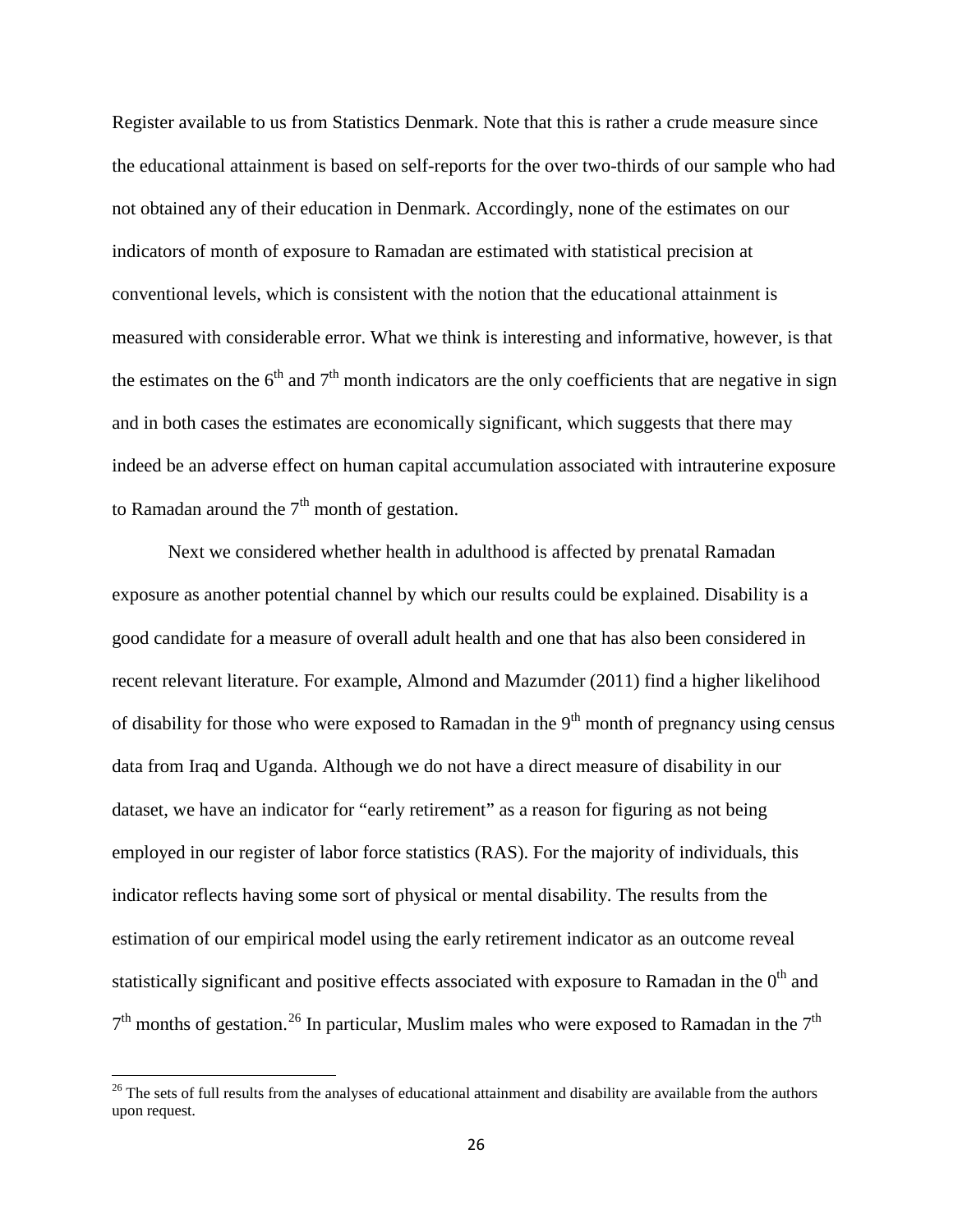month of gestation are 1.1 percentage points more likely to have retired early from the labor market. None of the other indicators were estimated with precision. Our results were very similar when we repeated this analysis using non-Muslim immigrants as a control in a difference-indifference framework. In particular, we obtained a statistically significant  $7<sup>th</sup>$  month estimate with an impact size of 1.2 percentage points, which is almost identical to the one from the model using the Muslim sample only.

The fact that we find more robust evidence of an impact on disability than education may also be revealing for our overall findings in this paper. Note that the overall findings are that exposure to Ramadan in utero is associated with a lower likelihood of employment, a lower salary, or reduced labor supply, but not necessarily a lower wage rate. This pattern is consistent with the explanation that the labor market penalty associated with Ramadan exposure may be more of a physical impact rather than a cognitive impact. In other words, those who are exposed to Ramadan are not able to work as many hours as others even though their marginal productivity is not necessarily any different.

# **VI. Conclusions**

Using administrative data from immigrants in Denmark, this paper provides the novel evidence on the impact of exposure to nutritional deficiency during fetal development on the labor market productivity of Muslim males. Our findings indicate that exposure to nutritional disruptions during a critical stage of fetal development has scarring effects expressed as poor labor market outcomes in adulthood. Specifically, exposure to Ramadan in utero results in a lower likelihood of employment, a lower salary, and reduced labor supply, but not necessarily a lower wage rate. Furthermore, our auxiliary analysis shows suggestive evidence that these results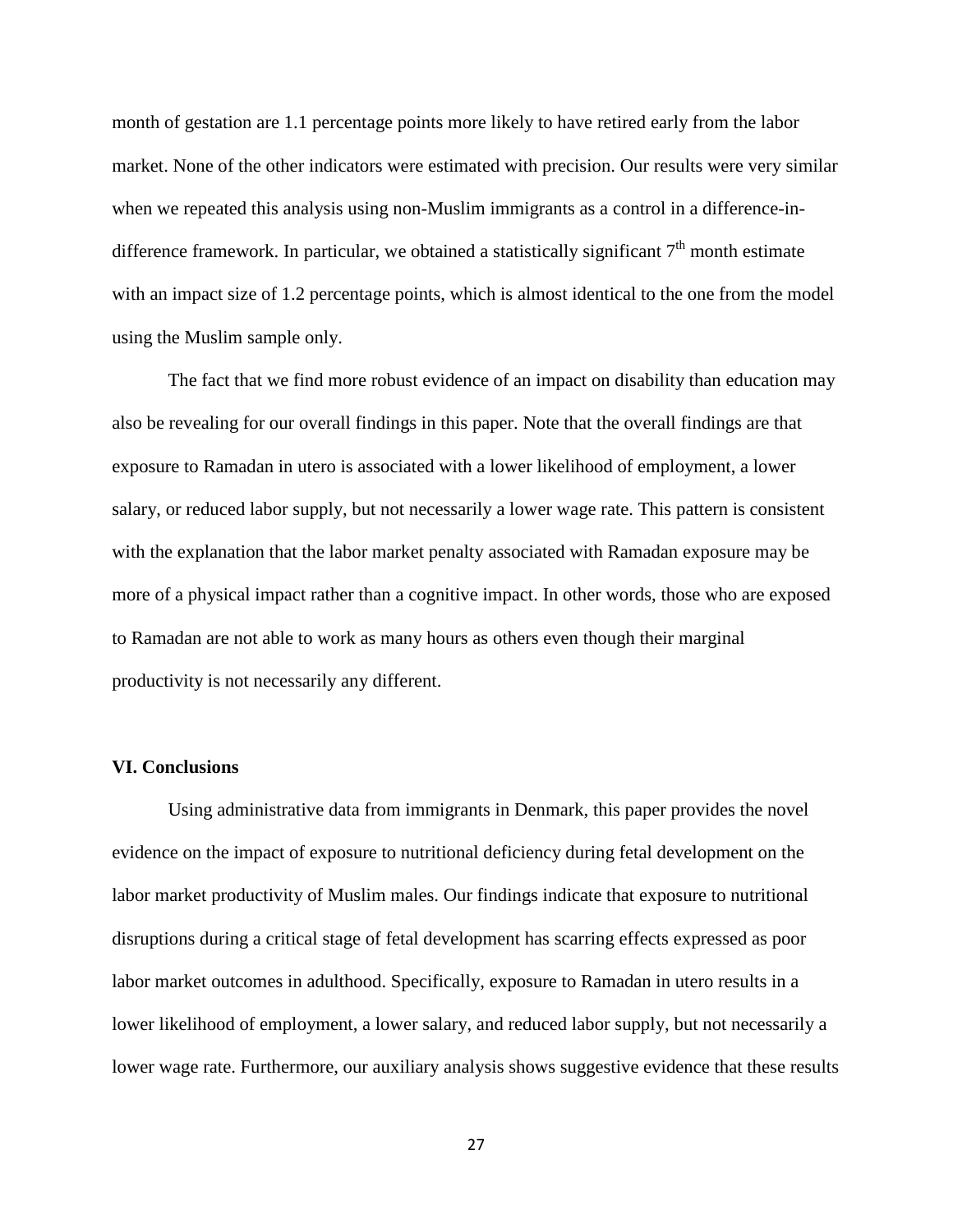may partially be driven by increased disability and to a lesser extent by poor educational attainment among those who were exposed to Ramadan during this particular period in utero. It is important to highlight that the overlap between Ramadan and pregnancy appears to have adverse effects on the labor market outcomes of the adult offspring regardless of the specific month during which the exposure occurred. Moreover, whenever an impact is estimated with precision, the sign is negative. Also the effects appear to be strongest both statistically and economically around the  $7<sup>th</sup>$  month of exposure, which corresponds with the third trimester of pregnancy.

It is possible that individuals with biological deficits due to their exposure to Ramadan in utero may have received more favorable resources from society or their parents in an effort to mitigate their disadvantages. In that case, it is important to keep in mind that the results obtained in our study should be interpreted as the long-term biological and social effects of Ramadan exposure (Royer, 2009; Almond and Currie, 2011). This implies that the pure biological impact without remediation would be larger.

<span id="page-28-0"></span>The findings in this paper have implications for societies in both Western and developing worlds where millions of babies continue to be born malnourished due to problems such as poverty. Therefore, the findings such as those obtained in our paper could be considered a basis for advocating interventions that provide benefits to pregnant mothers or families with young children (e.g., subsidized child care or kindergarten, parental leave policies, mentoring programs for children from low socio-economic backgrounds, etc.). One example is the federal Women, Infants, and Children (WIC) program in the United States, which provides grants to states for supplemental foods, health care referrals, and nutrition education for low-income pregnant and breastfeeding women, and to infants and children who are at nutritional risk. The results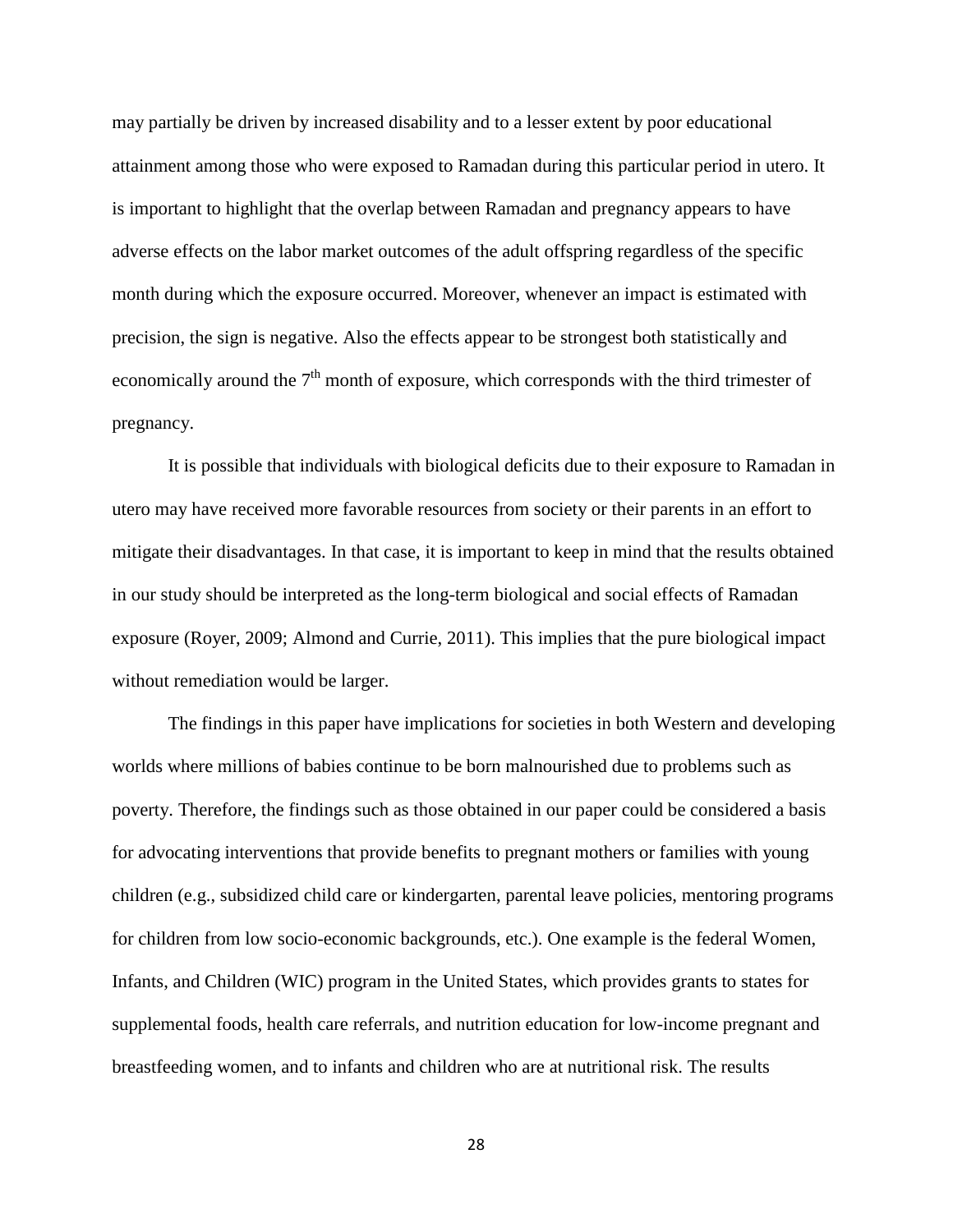documented in this paper may suggest that a program like WIC would not only improve birth outcomes as shown in previous studies (e.g., Hoynes and Stevens, 2009), but could also have large impacts down the road to the extent that it improves maternal nutrition. Furthermore susceptibility to milder nutrient disruptions in utero is frequently experienced, even in developed countries, where meal skipping, dieting, and morning sickness are common, especially prior to pregnancy recognition (Currie, 2011; Almond and Mazumder, 2011).<sup>[27](#page-26-0)</sup>

 $27$  Aside from generalizability, there are close to two billion Muslims in the world and millions of pregnant Muslim women fast each year.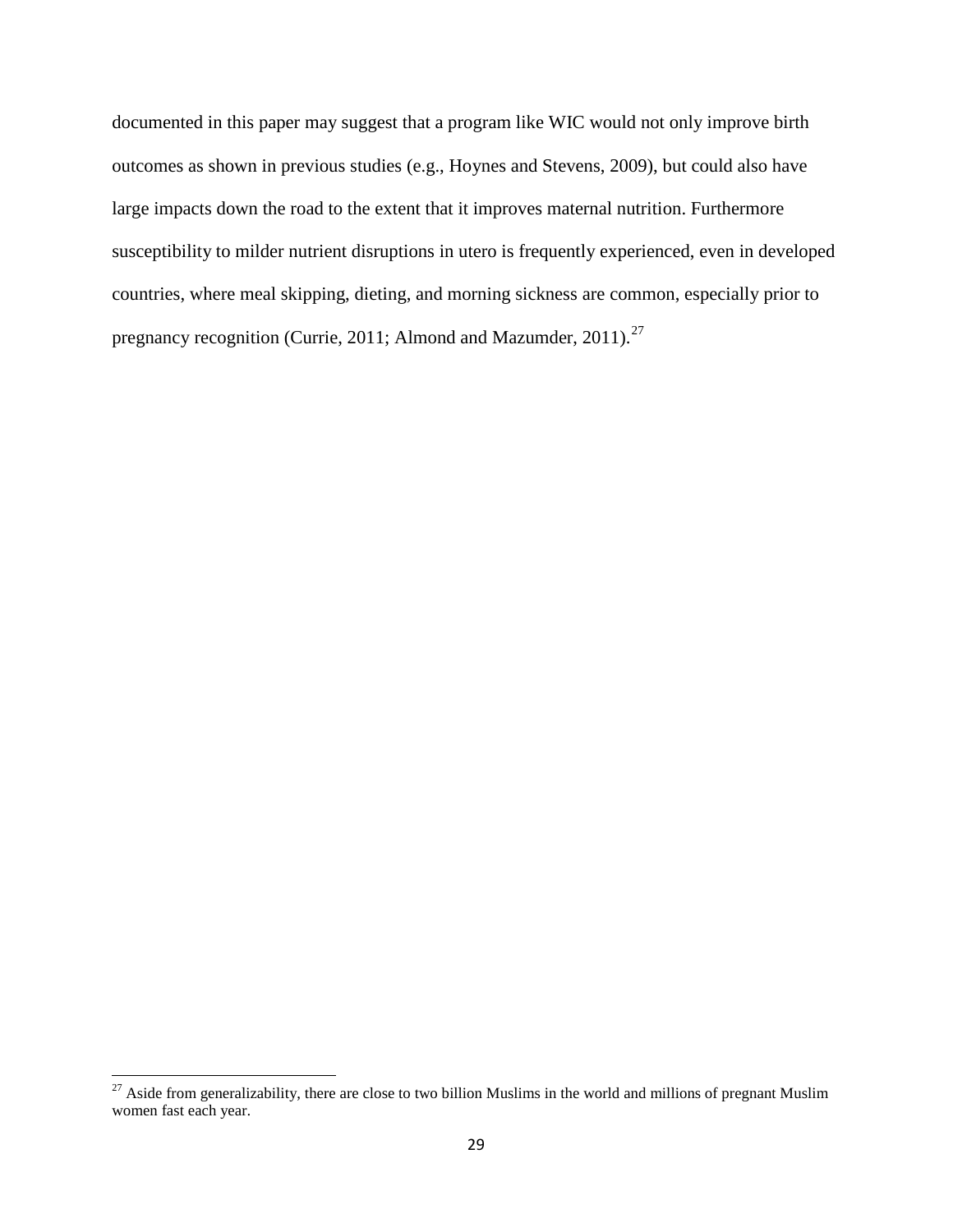### **References**

- Almond, Douglas. 2006. "Is the 1918 Influenza pandemic over? Long‐term effects of in utero Influenza exposure in the post‐1940 US population." *Journal of Political Economy* no. 114 (4):672-712.
- Almond, Douglas, and Janet Currie. 2011. "Killing me softly: The fetal origins hypothesis." *The Journal of Economic Perspectives*:153-172.
- Almond, Douglas, and Bhashkar Mazumder. 2011. "Health capital and the prenatal environment: the effect of Ramadan observance during pregnancy." *American Economic Journal-Applied Economics* no. 3 (4):56.
- Almond, Douglas, Bhashkar Mazumder, and Reyn van Ewijk. 2011. Fasting During Pregnancy and Children's Academic Performance. National Bureau of Economic Research.
- Azizi, Fereidoun, Hossein Sadeghipour, Behnam Siahkolah, and Nasrollah Rezaei-Ghaleh. 2004. "Intellectual development of children born of mothers who fasted in Ramadan during pregnancy." *International journal for vitamin and nutrition research* no. 74 (5):374-380.
- Baadsgaard, Mikkel, and Jarl Quitzau. 2011. "Danish registers on personal income and transfer payments." *Scandinavian journal of public health* no. 39 (7 suppl):103-105.
- Barker, DJ, AR Bull, C Osmond, and SJ Simmonds. 1990. "Fetal and placental size and risk of hypertension in adult life." *BMJ: British Medical Journal* no. 301 (6746):259.
- Barker, David J. 1990. "The fetal and infant origins of adult disease." *BMJ: British Medical Journal* no. 301 (6761):1111.
- Barker, David JP. 1995. "Intrauterine programming of adult disease." *Molecular medicine today* no. 1 (9):418-423.
- Barker, David JP. 2002. "Fetal programming of coronary heart disease." *TRENDS in Endocrinology & Metabolism* no. 13 (9):364-368.
- Bonke, J, and ML Schultz-Nielsen. 2013. *Integration blandt ikke-vestlige indvandrere*  (Immigration among non-western immigrants, English summary). University Press of Southern Denmark.
- Brown AS, Susser ES, Lin SP, Neugebauer R, Gorman JM. 1995. Increased risk of affective disorder in males after second trimester prenatal exposure to the Dutch Hunger Winter of 1944–1945. *Br J Psychiatry*, 166:601–606
- Brown, Alan S, Catherine A Schaefer, Richard Jed Wyatt, Raymond Goetz, Melissa D Begg, Jack M Gorman, and Ezra S Susser. 2000a "Maternal exposure to respiratory infections and adult schizophrenia spectrum disorders: a prospective birth cohort study."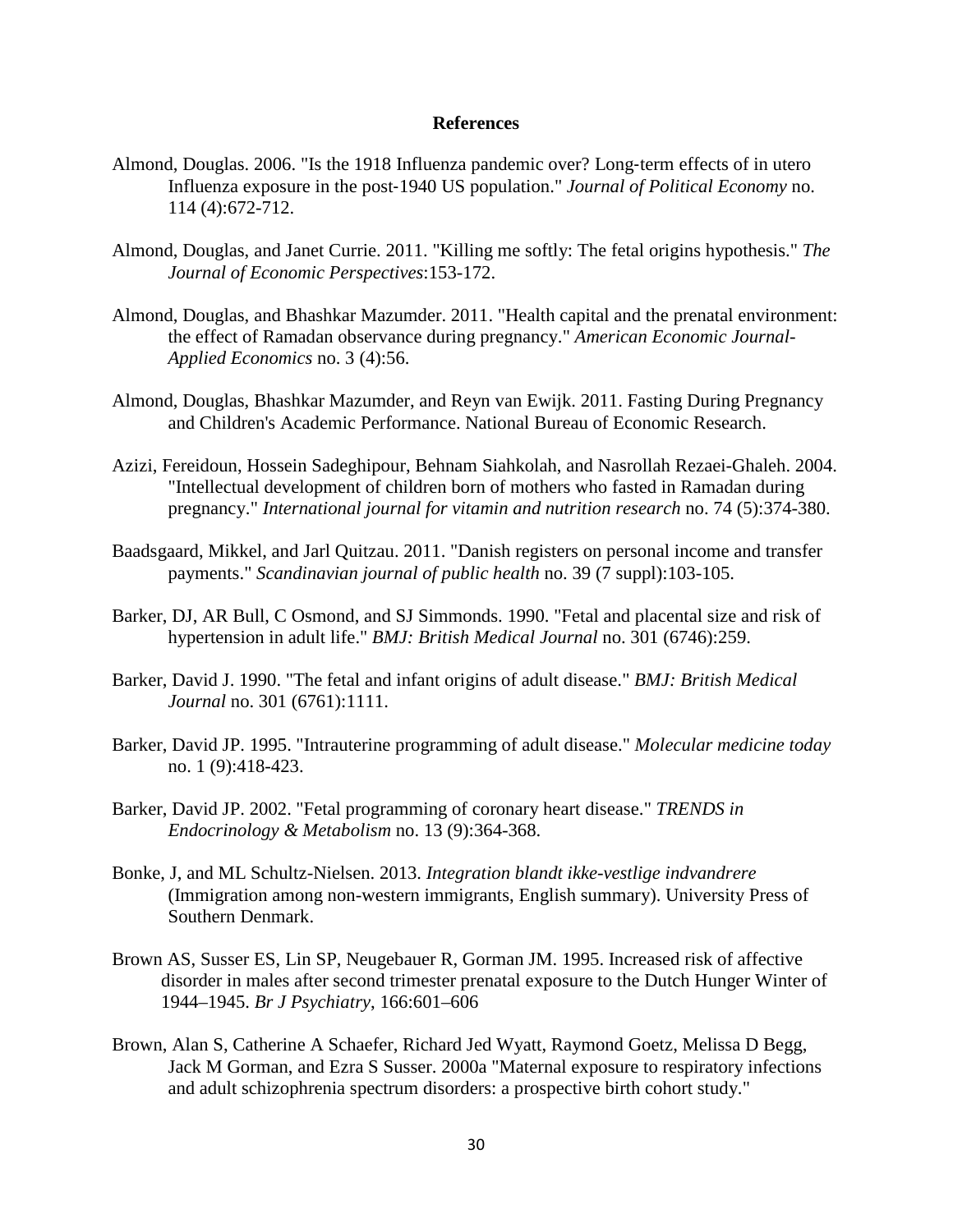*Schizophrenia Bulletin* no. 26 (2):287-295.

- Brown, A. S., van Os, J., Driessens, C., Hoek, H. W., & Susser, E. S. 2000b. Further evidence of relation between prenatal famine and major affective disorder. *American Journal of Psychiatry*, *157*(2), 190-195.
- Buckles, K. S., & Hungerman, D. M. 2013. Season of birth and later outcomes: Old questions, new answers. *Review of Economics and Statistics*, *95*(3), 711-724.
- Costa, D. L., & Lahey, J. N. 2005. Predicting older age mortality trends. *Journal of the European Economic Association*, *3*(2‐3), 487-493.
- Cross, JH, J Eminson, and BA Wharton. 1990. "Ramadan and birth weight at full term in Asian Moslem pregnant women in Birmingham." *Archives of disease in childhood* no. 65 (10 Spec No):1053-1056.
- Cunha, F., & Heckman, J. 2007. *The technology of skill formation* (No. w12840). National Bureau of Economic Research.
- Cunha, Flavio, James J. Heckman, and Susanne M. Schennach. "Estimating the technology of cognitive and noncognitive skill formation." *Econometrica* 78.3 (2010): 883-931.
- Currie, Janet and Matthew Neidell. 2005. "Air Pollution and Infant Health: What Can We Learn From California's Recent Experience?" *Quarterly Journal of Economics*, 120(3): 1003- 1030.
- Currie, Janet. 2009. "Healthy, Wealthy, and Wise: Socioeconomic Status, Poor Health in Childhood, and Human Capital Development," *Journal of Economic Literature*, American Economic Association, vol. 47(1), pages 87-122, March.
- Currie, Janet and Johannes F. Schmeider. 2009. "Fetal Exposures to Toxic Releases and Infant Health." *American Economic Review:* Papers and Proceedings of the Annual Meeting of the American Economic Association, 99(2): 177-183.
- Currie, Janet and Reed Walker. 2011. "Traffic Congestion and Infant Health: Evidence from EZPass." *American Economic Journals-Applied Economics*.
- Currie, Janet. 2011. Inequality at birth: Some causes and consequences. *American Economic Review*, 101 #3, 1-22 (Ely lecture).
- Currie, J., & Almond, D. 2011. Human capital development before age five. *Handbook of labor economics*, *4*, 1315-1486.
- Currie, J., & Schwandt, H. 2013. Within-mother analysis of seasonal patterns in health at birth. *Proceedings of the National Academy of Sciences*, *110*(30), 12265-12270.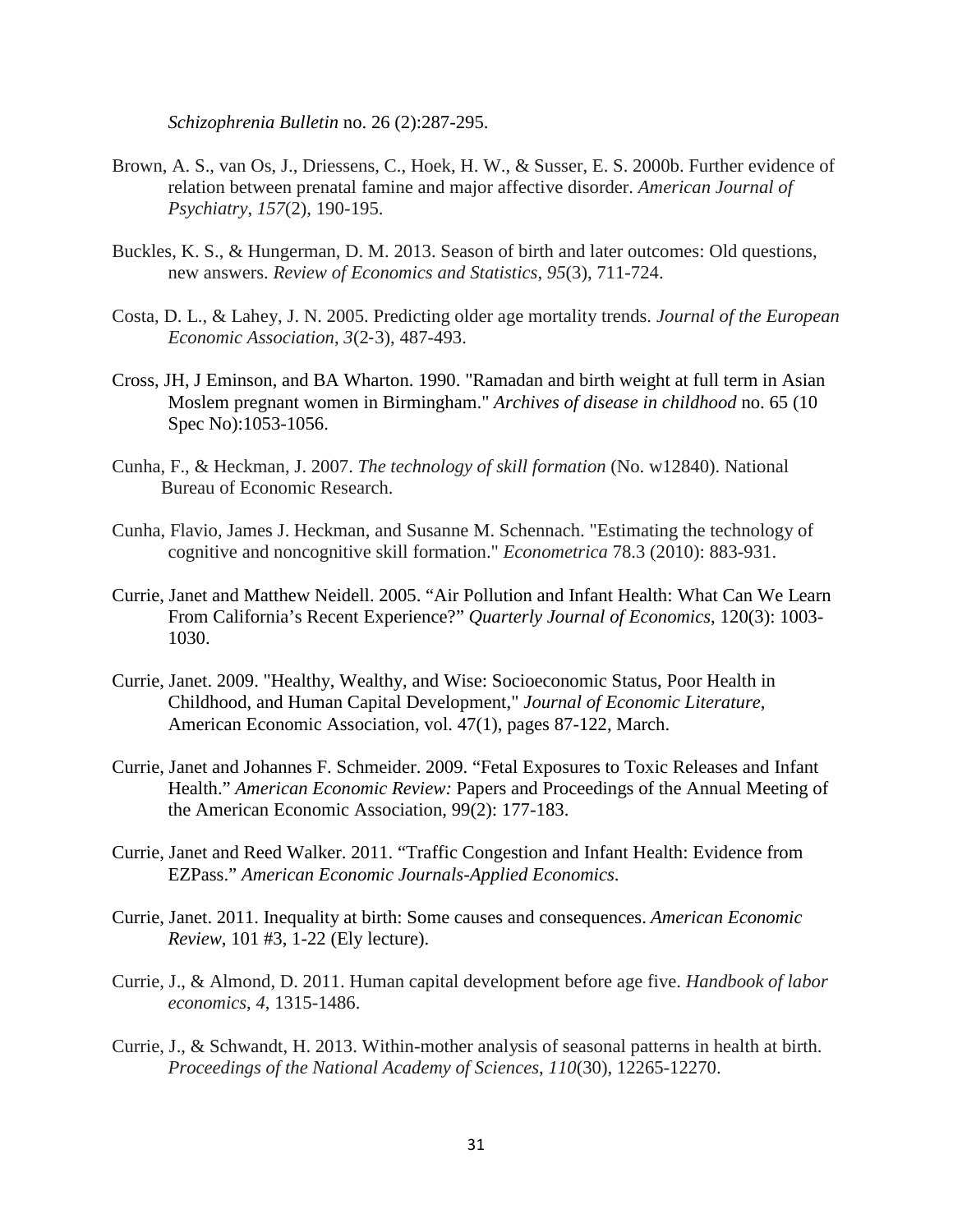- Deaton, Angus.2002. Policy implications of the gradient of health and wealth. *Health Affairs* 21.2: 13-30.
- Doblhammer, Gabriele, and James W Vaupel. 2001. "Lifespan depends on month of birth." *Proceedings of the National Academy of Sciences* no. 98 (5):2934-2939.
- Doyle, Orla, Colm P Harmon, James J Heckman, and Richard E Tremblay. 2009. "Investing in early human development: timing and economic efficiency." *Economics & Human Biology* no. 7 (1):1-6.
- Gluckman, P., & Hanson, M. 2005. *The fetal matrix: evolution, development and disease*. Cambridge University Press.
- Godfrey, Keith M, and David JP Barker. 2000. "Fetal nutrition and adult disease." *The American Journal of Clinical Nutrition* no. 71 (5):1344s-1352s.
- Godfrey, Keith M, and David JP Barker. 2001. "Fetal programming and adult health." *Public health nutrition* no. 4 (2b):611-624.
- Hasoloan, Maruli A. 2006. The Indonesian Labour Market: Indonesia Country Report. The OECD Forum on the restated OECD Jobs Strategy. [http://www.oecd.org/fr/els/emp/37873500.pdf.](http://www.oecd.org/fr/els/emp/37873500.pdf) Accessed on November 20, 2014.
- Heckman, James J. 2007. "The economics, technology, and neuroscience of human capability formation." *Proceedings of the national Academy of Sciences* no. 104 (33):13250-13255.
- Heijmans, B. T., Tobi, E. W., Stein, A. D., Putter, H., Blauw, G. J., Susser, E. S., ... & Lumey, L. H. 2008. Persistent epigenetic differences associated with prenatal exposure to famine in humans. *Proceedings of the National Academy of Sciences*, *105*(44), 17046-17049.
- Hernández-Julián, Rey, Hani Mansour, and Christina Peters. In press. The effects of intrauterine malnutrition on birth and fertility outcomes: evidence from the 1974 Bangladesh famine. *Demography*.
- Hoek, HW, AS Brown, and E Susser. 1998. "The Dutch famine and schizophrenia spectrum disorders." *Social psychiatry and psychiatric epidemiology* no. 33 (8):373-379.
- Hoynes, H., Page, M., & Stevens, A. H. 2011. Can targeted transfers improve birth outcomes?: Evidence from the introduction of the WIC program. *Journal of Public Economics*, *95*(7), 813-827.
- Hulshoff Pol, H. E., Hoek, H. W., Susser, E., Brown, A. S., Dingemans, A., Schnack, H. G., ... & Kahn, R. S. 2000. Prenatal exposure to famine and brain morphology in schizophrenia. *Schizophrenia Research*, *41*(1), 6.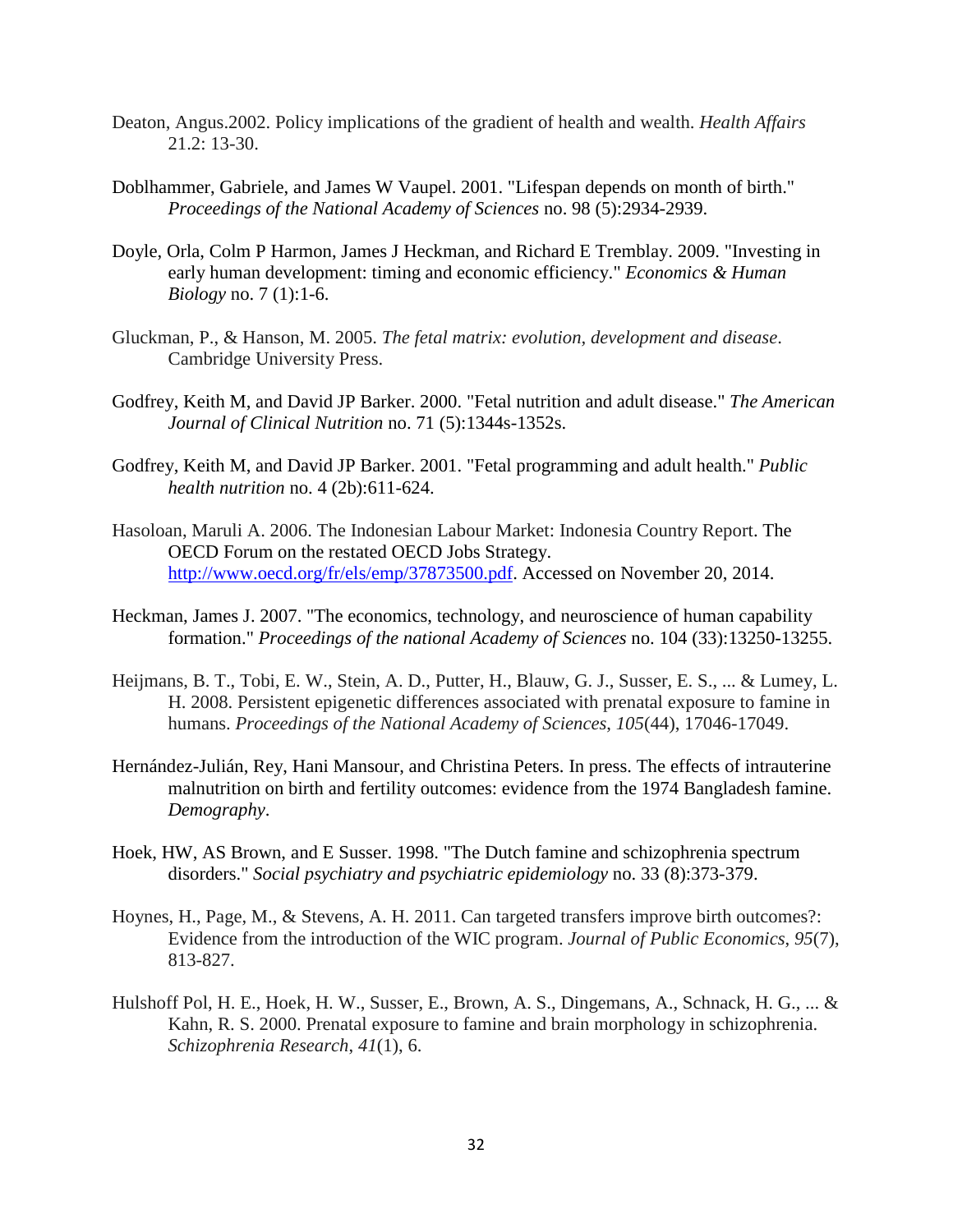- Hunter ES and Sadler,TW. 1987. beta hydroxybutyrate induced effects on mouse embryos in vitro. *Teratology*, 36:259 64.
- Kieler, H, O Axelsson, S Nilsson, and U Waldenströ. 1995. "The length of human pregnancy as calculated by ultrasonographic measurement of the fetal biparietal diameter." *Ultrasound in obstetrics & gynecology* no. 6 (5):353-357.
- Leiper, JB, and AM Molla. 2003. "Effects on health of fluid restriction during fasting in Ramadan." *European journal of clinical Nutrition* no. 57:S30-S38.
- Lumey, L. H., Stein, A. D., & Susser, E. 2011. Prenatal famine and adult health. *Annual review of public health*, *32*.
- Majid, Muhammad Farhan. 2013. "The Persistent Effects of in Utero Nutrition Shocks Over the Life Cycle: Evidence From Ramadan Fasting." Unpublished manuscript.
- Malhotra, Ashok, PH Scott, J Scott, H Gee, and BA Wharton. 1989. "Metabolic changes in Asian Muslim pregnant mothers observing the Ramadan fast in Britain." *British Journal of Nutrition* no. 61 (03):663-672.
- Mansour, Hani, and Daniel I Rees. 2012. "Armed conflict and birth weight: Evidence from the al-Aqsa Intifada." *Journal of Development Economics* no. 99 (1):190-199.
- Metzger, Boyd E, Rita A Vileisis, Veronica Ravnikar, and Norbert Freinkel. 1982. "" Accelerated starvation" and the skipped breakfast in late normal pregnancy." *The Lancet* no. 319 (8272):588-592.
- Moore DCP, Stanisstreet M., and Clarke, CA. 1989. Morphological and physiological effects of beta-hydroxybutyrate on rat embryos grown in vitro at different stages. Teratology, 40: 237(51).
- Neelsen, Sven, and Thomas Stratmann. 2011. "Effects of prenatal and early life malnutrition: Evidence from the Greek famine." *Journal of Health Economics* no. 30 (3):479-488.
- OECD (2014). Quarterly National Accounts MetaData: Quarterly Growth Rates of real GDP, change over previous quarter.<http://stats.oecd.org/Index.aspx?QueryId=350>
- Painter, Rebecca C, Tessa J Roseboom, and Otto P Bleker. 2005. "Prenatal exposure to the Dutch famine and disease in later life: an overview." *Reproductive toxicology* no. 20 (3):345-352.
- Petersson, Flemming, Mikkel Baadsgaard, and Lau Caspar Thygesen. 2011. "Danish registers on personal labour market affiliation." *Scandinavian journal of public health* no. 39 (7 suppl):95-98.

Prentice, AM, Ann Prentice, WH Lamb, PG Lunn, and S Austin. 1983. "Metabolic consequences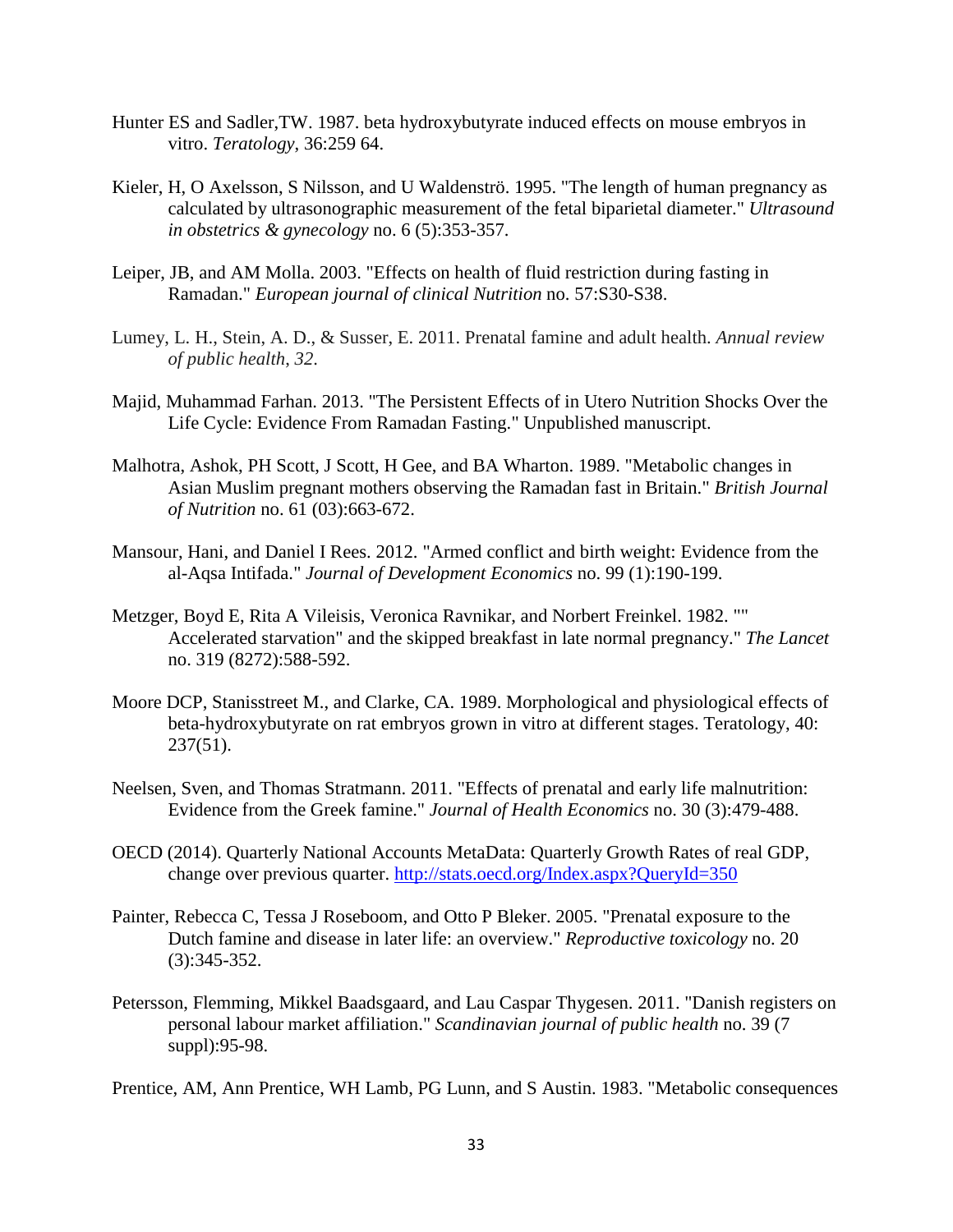of fasting during Ramadan in pregnant and lactating women." *Human nutrition. Clinical nutrition* no. 37 (4):283-294.

- Rizzo, Thomas, Boyd E Metzger, William J Burns, and Kayreen Burns. 1991. "Correlations between antepartum maternal metabolism and intelligence of offspring." *New England Journal of Medicine* no. 325 (13):911-916.
- Royer, Heather. 2009. "Separated at girth: US twin estimates of the effects of birth weight." *American Economic Journal: Applied Economics* no. 1 (1):49-85.
- Scholl, Theresa O, Sowers, MaryFran, Chen, Xinhua, & Lenders, Carine. 2001. Maternal Glucose Concentration Influences Fetal Growth, Gestation and Pregnancy Complications. *American Journal of Epidemiology*, 154(6), 514-520.
- Scholte, Robert, Gerard J Van den Berg, and Maarten Lindeboom. 2012. "Long-run effects of gestation during the Dutch hunger winter famine on labor market and hospitalization outcomes."
- Stein, Zena, and Mervyn Susser. 1975. "The Dutch famine, 1944–1945, and the reproductive process. I. Effects on six indices at birth." *Pediatric Research* no. 9 (2):70-76.
- Stein, Aryeh D., Anite CJ Ravelli, and LH Lumey. 1995. "Famine, Third-Trimester Pregnancy Weight Gain, and Intrauterine Growth: The Dutch Famine Birth Cohort Study." *Human Biolog*y, vol. 67, no. 1, pp. 135-150.
- Stein, Aryeh D., PA Zybert, M van der Bor, and LH Lumey. 2004. "Intrauterine famine exposure and body propotions at birth: the Dutch Hunger Winter*." International Journal of Epidemiology* 33: 831-836.
- Susser Ezra, Lin SP. Schizophrenia after prenatal exposure to the Dutch Hunger Winter of 1944– 1945. *Arch Gen Psychiatry*. 1992;49(12):983–988.
- Susser, Ezra, Richard Neugebauer, Hans W Hoek, Alan S Brown, Shang Lin, Daniel Labovitz, and Jack M Gorman. 1996. "Schizophrenia after prenatal famine: further evidence." *Archives of general psychiatry* no. 53 (1):25.
- Susser, Ezra, St Clair, D. 2013. Prenatal famine and adult mental illness: interpreting concordant and discordant results from the Dutch and Chinese Famines. *Social science & medicine (1982)*, *97*, 325.
- ter Braak, Edith W. M. T., Evers, Inge M., Erkelens, D. Willem, & Visser, Gerard H. A. 2002. Maternal hypoglycemia during pregnancy in type 1 diabetes: maternal and fetal consequences. *Diabetes/Metabolism Research and Reviews*, 19, 96-105.
- van Ewijk, Reyn. 2011. "Long-term health effects on the next generation of Ramadan fasting during pregnancy." *Journal of health economics* no. 30 (6):1246-1260.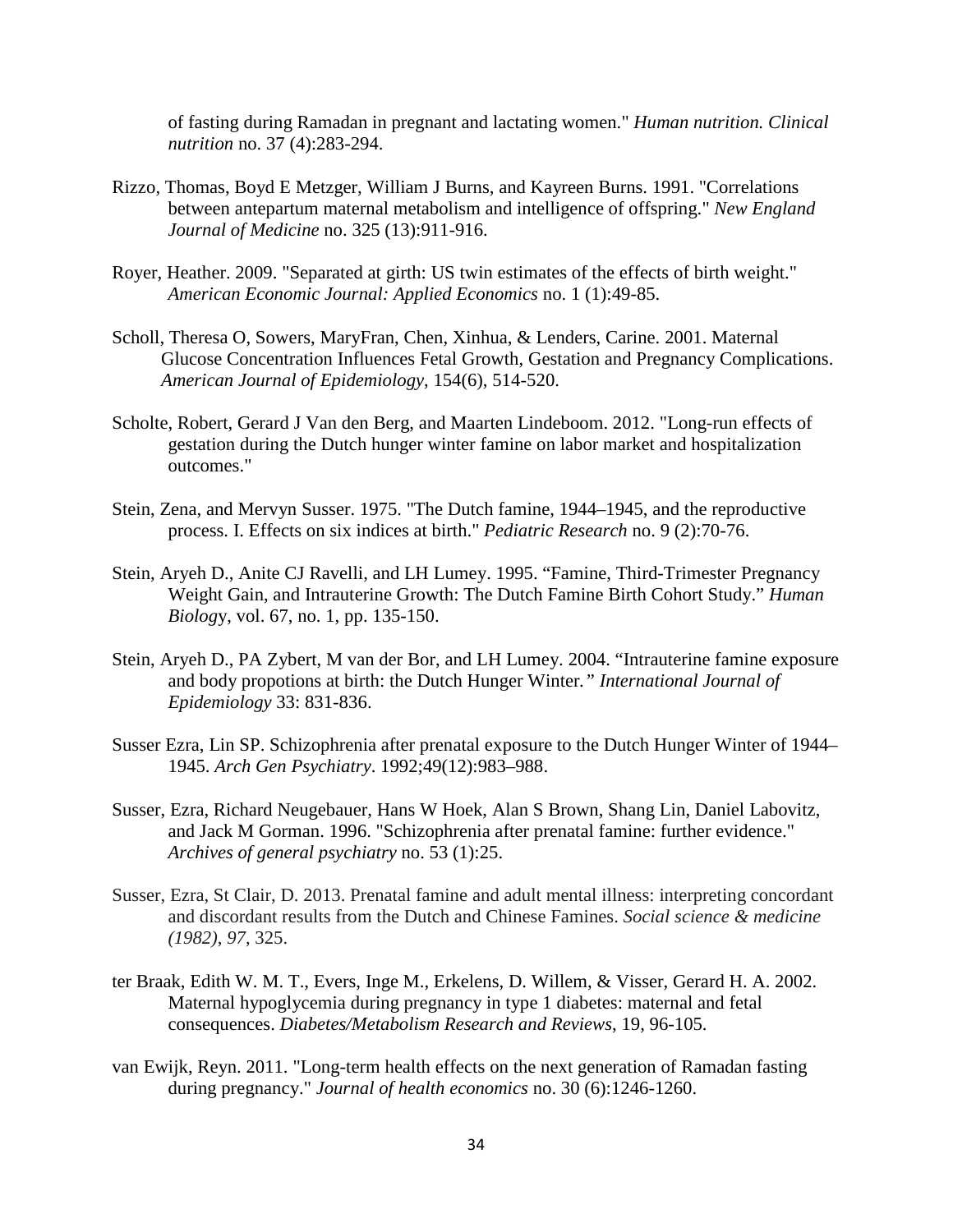| muividuais) in Denmark                       |         |                           |
|----------------------------------------------|---------|---------------------------|
| Variable                                     | Mean    | <b>Standard Deviation</b> |
| Employment $(0/1)$                           | 0.567   | (0.495)                   |
| Education (in months)                        | 138.30  | (40.13)                   |
| Hours of work (including zeros)              | 992.94  | (882.46)                  |
| Hours of work $(>0)$                         | 1431.61 | (703.40)                  |
| Salary income, (>0) DKK                      | 250,469 | (160, 225)                |
| Hourly wage rate, DKK                        | 172.40  | (86.63)                   |
| Age                                          | 40.788  | (8.173)                   |
| <b>Born outside Denmark</b>                  | 0.916   | (0.278)                   |
| Years since migration (0 if born in Denmark) | 15.629  | (9.288)                   |
| <b>Month of Birth</b>                        |         |                           |
| 1 (January)                                  | 0.083   | (0.276)                   |
| 2 (February)                                 | 0.089   | (0.285)                   |
| 3 (March)                                    | 0.105   | (0.307)                   |
| 4 (April)                                    | 0.088   | (0.283)                   |
| $5$ (May)                                    | 0.090   | 0.286                     |
| $6$ (June)                                   | 0.082   | (0.274)                   |
| $7$ (July)                                   | 0.071   | (0.256)                   |
| 8 (August)                                   | 0.079   | (0.270)                   |
| 9 (September)                                | 0.082   | (0.275)                   |
| 10 (October)                                 | 0.082   | (0.274)                   |
| 11 (November)                                | 0.071   | (0.257)                   |
| 12 (December)                                | 0.078   | (0.268)                   |
| Country of Origin                            |         |                           |
| Turkey                                       | 0.296   | (0.456)                   |
| Pakistan                                     | 0.104   | (0.305)                   |
| Iraq                                         | 0.134   | (0.340)                   |
| Lebanon (Palestinians)                       | 0.111   | (0.315)                   |
| Iran                                         | 0.119   | (0.324)                   |
| Somalia                                      | 0.077   | (0.267)                   |
| Afghanistan                                  | 0.052   | (0.222)                   |
| Other Muslim countries                       | 0.106   | (0.308)                   |
| <b>Exposure to Ramadan in Utero</b>          |         |                           |
| Definitely not exposed to Ramadan            | 0.129   | (0.336)                   |
| Probably not exposed to Ramadan              | 0.039   | (0.193)                   |
| $0th$ Month                                  | 0.083   | (0.275)                   |
| $1^{\rm st}$ Month                           | 0.081   | (0.273)                   |
| $2nd$ Month                                  | 0.079   | (0.269)                   |
| $3rd$ Month                                  | 0.084   | (0.277)                   |
| $4^{th}$ Month                               | 0.080   | (0.271)                   |
| $5^{\text{th}}$ Month                        | 0.082   | (0.274)                   |
| $6th$ Month                                  | 0.079   |                           |
| $7^{\rm th}$ Month                           | 0.089   | (0.271)                   |
| $8th$ Month                                  |         | (0.284)                   |
|                                              | 0.089   | (0.285)                   |
| $9th$ Month                                  | 0.087   | (0.281)                   |
| Community of Residence                       |         |                           |
| Copenhagen area $(0/1)$                      | 0.479   | 0.500                     |
| Aarhus, Odense, Aalborg (0/1)                | 0.185   | 0.389                     |
| All other areas $(0/1)$                      | 0.336   | 0.472                     |
| Number of observations                       |         | 38,637                    |

**Table 1: Summary Statistics for Male Muslim Immigrants (excluding self-employed individuals) in Denmark**

.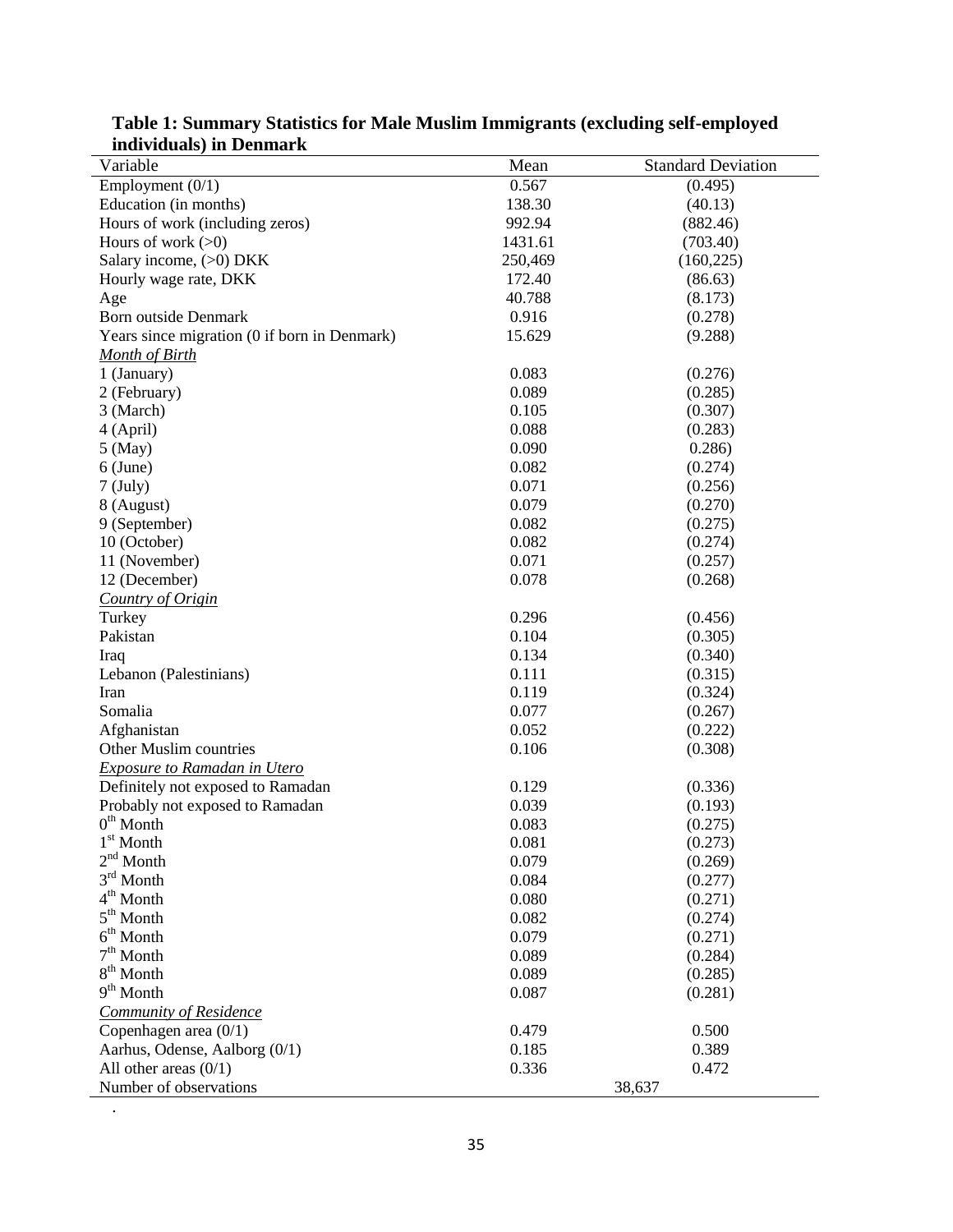| Days between date of birth and start date of the last | Month of gestation in which Ramadan began |
|-------------------------------------------------------|-------------------------------------------|
| Ramadan                                               |                                           |
| $1-30$ days                                           | 9                                         |
| $31-59$ days                                          | 8                                         |
| $60-89$ days                                          |                                           |
| 90-118 days                                           | 6                                         |
| 119-148 days                                          |                                           |
| 149-177 days                                          | 4                                         |
| 178-207 days                                          | 3                                         |
| 208-236 days                                          | 2                                         |
| 237-266 days                                          |                                           |
| 267-296 days                                          |                                           |
| 297-310 days                                          | Probably not exposed to Ramadan           |
| 311-355 days                                          | Definitely not exposed to Ramadan         |

#### **Table 2: Determining the Month of Intrauterine Exposure to Ramadan**

Notes: We assume a normal human gestation period of 266 days. Following the algorithm used by Almond, Mazumder, van Ewijk (2011), we assign those individuals conceived within 14 days after Ramadan into the "Probably not exposed" category and those conceived later than 14 days after Ramadan into the "Definitely not exposed" category. A new month of Ramadan begins on the  $356<sup>th</sup>$  day after the start date of the last Ramadan.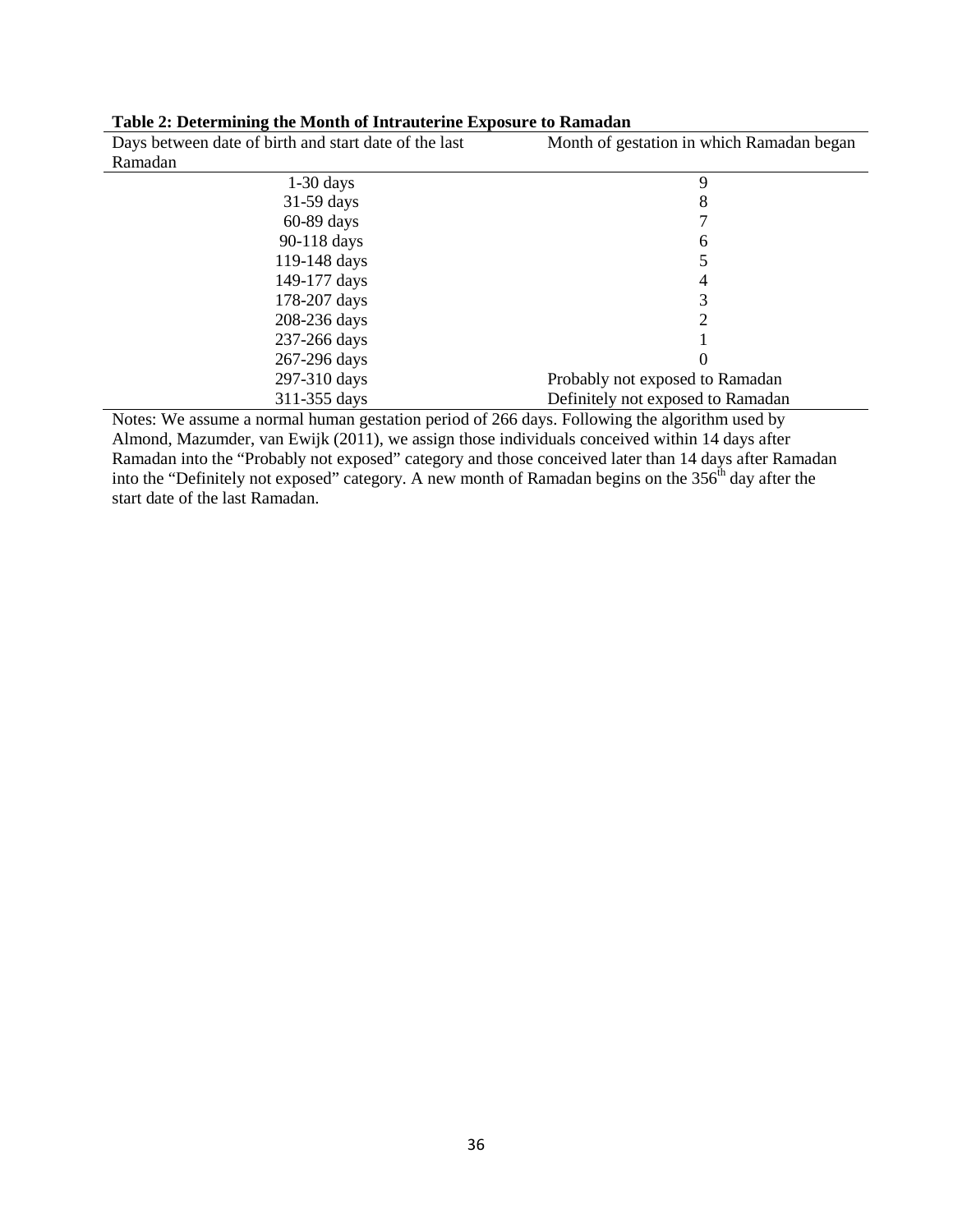| <u>murviduais) in Deninal K</u><br>Variable  | Means          | <b>Standard Deviation</b> |
|----------------------------------------------|----------------|---------------------------|
| Employment $(0/1)$                           | 0.692          | (0.462)                   |
| Education (in months)                        | 153.82         | (35.38)                   |
| Hours of work (including zeros)              | 1159.76        | (809.91)                  |
| Hours of work $(>0)$                         | 1442.87        | (638.43)                  |
| Salary income, (>0) DKK                      | 258,960        | (173, 106)                |
| Hourly wage rate, DKK                        | 182.07         | (113.14)                  |
| Age                                          | 37.871         | (8.4382)                  |
| <b>Born outside Denmark</b>                  | 0.963          | (0.190)                   |
| Years since migration (0 if born in Denmark) | 9.319          | (9.451)                   |
| Month of Birth                               |                |                           |
| 1 (January)                                  | 0.078          | (0.268)                   |
| 2 (February)                                 | 0.079          | (0.270)                   |
| 3 (March)                                    | 0.085          | (0.279)                   |
| 4 (April)                                    | 0.085          | (0.279)                   |
| $5$ (May)                                    | 0.086          | (0.280)                   |
| $6$ (June)                                   | 0.082          | (0.275)                   |
| $7$ (July)                                   | 0.080          | (0.271)                   |
| 8 (August)                                   | 0.084          | (0.278)                   |
| 9 (September)                                | 0.083          | (0.276)                   |
| 10 (October)                                 | 0.086          | (0.280)                   |
| 11 (November)                                | 0.083          | (0.277)                   |
| 12 (December)                                | 0.088          | (0.283)                   |
| Country of Origin                            |                |                           |
| Poland                                       | 0.252          | (0.434)                   |
| Vietnam                                      | 0.084          | (0.278)                   |
| Thailand                                     | 0.014          | (0.117)                   |
| Philippines                                  | 0.020          | (0.141)                   |
| China                                        | 0.059          | (0.235)                   |
| Sri Lanka                                    | 0.066          | (0.248)                   |
| Other non-Muslim countries                   | 0.505          | (0.500)                   |
| Exposure to Ramadan in Utero                 |                |                           |
| Definitely not exposed to Ramadan            | 0.120          | (0.325)                   |
| Probably not exposed to Ramadan              | 0.037          | (0.190)                   |
| $0th$ Month                                  | 0.084          | (0.278)                   |
| $1^{\rm st}$ Month                           | 0.081          | (0.273)                   |
| $2nd$ Month                                  | 0.081          | (0.273)                   |
| $3^{\rm rd}$ Month                           | 0.088          | (0.283)                   |
| $4^{\rm th}$ Month                           |                |                           |
| $5^{\text{th}}$ Month                        | 0.083          | (0.276)                   |
| $6^{th}$ Month                               | 0.087          | (0.282)                   |
| $7^{\rm th}$ Month                           | 0.081          | (0.277)                   |
| $8th$ Month                                  | 0.085<br>0.083 | (0.278)                   |
| $9th$ Month                                  |                | (0.276)                   |
|                                              | 0.086          | (0.281)                   |
| <b>Community of Residence</b>                |                |                           |
| Copenhagen area $(0/1)$                      | 0.346          | (0.476)                   |
| Aarhus, Odense, Aalborg (0/1)                | 0.150          | (0.357)                   |
| All other areas $(0/1)$                      | 0.504          | (0.500)                   |
| Number of observations                       |                | 35,100                    |

**Table 3: Summary Statistics for Non-Muslim Immigrants (excluding self-employed individuals) in Denmark**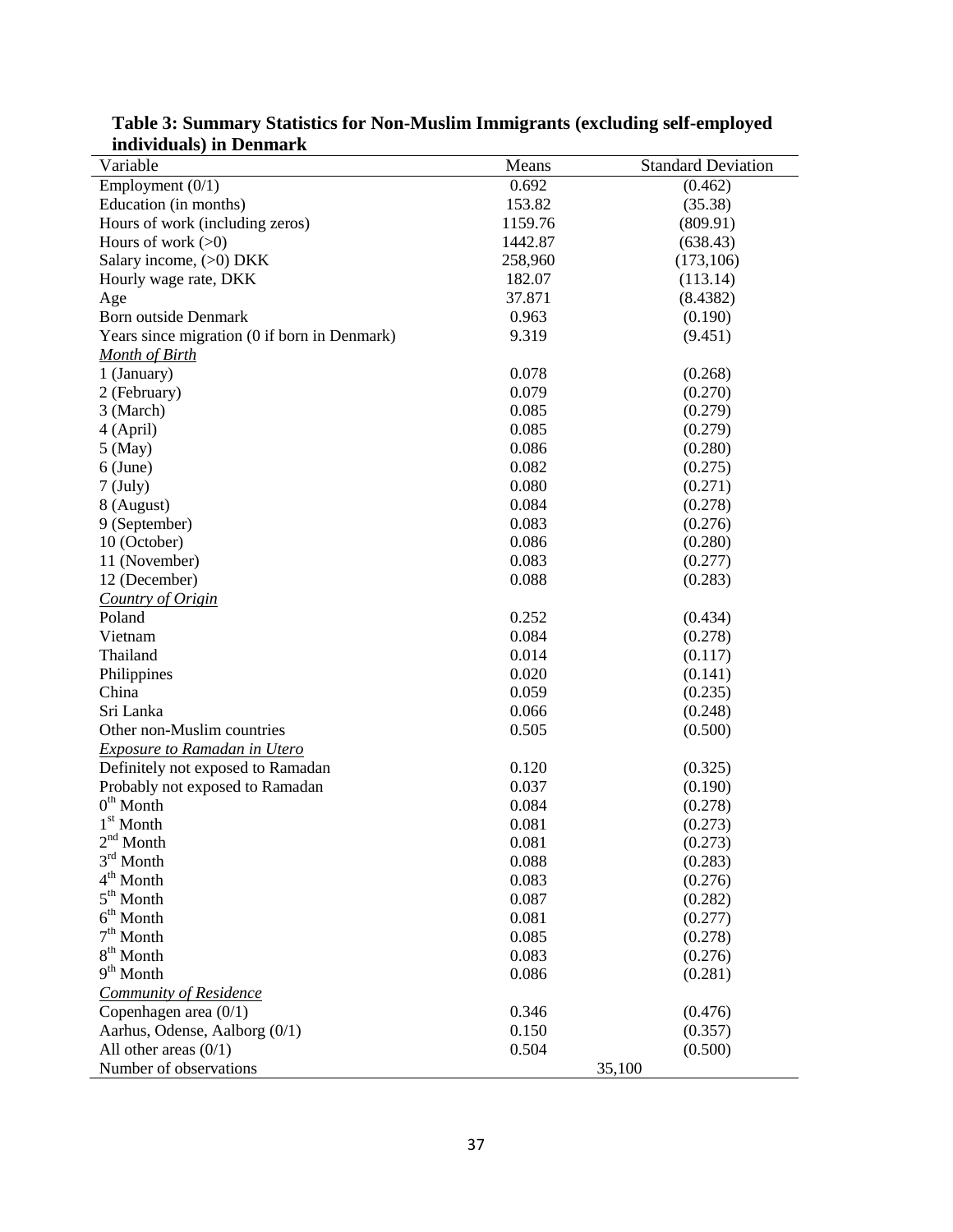| Ramadan Exposure       | Employment | Logarithm of Annual  | Logarithm of Hourly | Logarithm of Annual Hours of |
|------------------------|------------|----------------------|---------------------|------------------------------|
|                        |            | <b>Salary Income</b> | <b>Wage Rate</b>    | Work                         |
| Probably not           | $-0.007$   | 0.019                | $-0.022*$           | $0.055**$                    |
|                        | (0.016)    | (0.030)              | (0.009)             | (0.027)                      |
| $0th$ Month            | $-0.006$   | $-0.005$             | $-0.014*$           | 0.038                        |
|                        | (0.009)    | (0.028)              | (0.008)             | (0.028)                      |
| $1st$ Month            | 0.000      | 0.031                | $-0.001$            | 0.033                        |
|                        | (0.012)    | (0.028)              | (0.007)             | (0.024)                      |
| $2nd$ Month            | $-0.002$   | $-0.003$             | 0.004               | 0.001                        |
|                        | (0.011)    | (0.028)              | (0.008)             | (0.027)                      |
| $3rd$ Month            | 0.001      | 0.033                | $-0.002$            | 0.031                        |
|                        | (0.010)    | (0.034)              | (0.008)             | (0.029)                      |
| $4th$ Month            | 0.011      | 0.013                | 0.001               | 0.009                        |
|                        | (0.011)    | (0.052)              | (0.008)             | (0.045)                      |
| $5th$ Month            | 0.013      | 0.041                | 0.005               | 0.031                        |
|                        | (0.009)    | (0.027)              | (0.008)             | (0.034)                      |
| $6th$ Month            | 0.009      | 0.004                | $-0.003$            | $-0.000$                     |
|                        | (0.008)    | (0.034)              | (0.008)             | (0.033)                      |
| $7th$ Month            | $-0.026**$ | $-0.053*$            | $-0.003$            | $-0.047*$                    |
|                        | (0.012)    | (0.029)              | (0.008)             | (0.028)                      |
| $8th$ Month            | 0.009      | $-0.018$             | $-0.004$            | $-0.023$                     |
|                        | (0.009)    | (0.031)              | (0.008)             | (0.026)                      |
| $9th$ Month            | 0.005      | 0.007                | 0.000               | $-0.005$                     |
|                        | (0.010)    | (0.041)              | (0.007)             | (0.042)                      |
| Number of observations | 38,627     | 26,763               | 26,608              | 26,799                       |

**Table 4: The Effect of Ramadan Exposure in Utero on Labor Market Performance – Sample of Muslim Males**

Notes: Robust standard errors clustered at the community are in parentheses. \*\*\*, \*\*, and \* indicate that the estimate is statistically significant at the 99th, 95th, and 90th percent level of confidence, respectively. The omitted category includes persons who are classified as "Certainly not exposed." The following control variables are included in the estimations but not shown: age, country of origin, years since immigration, month of birth, and community of residence.